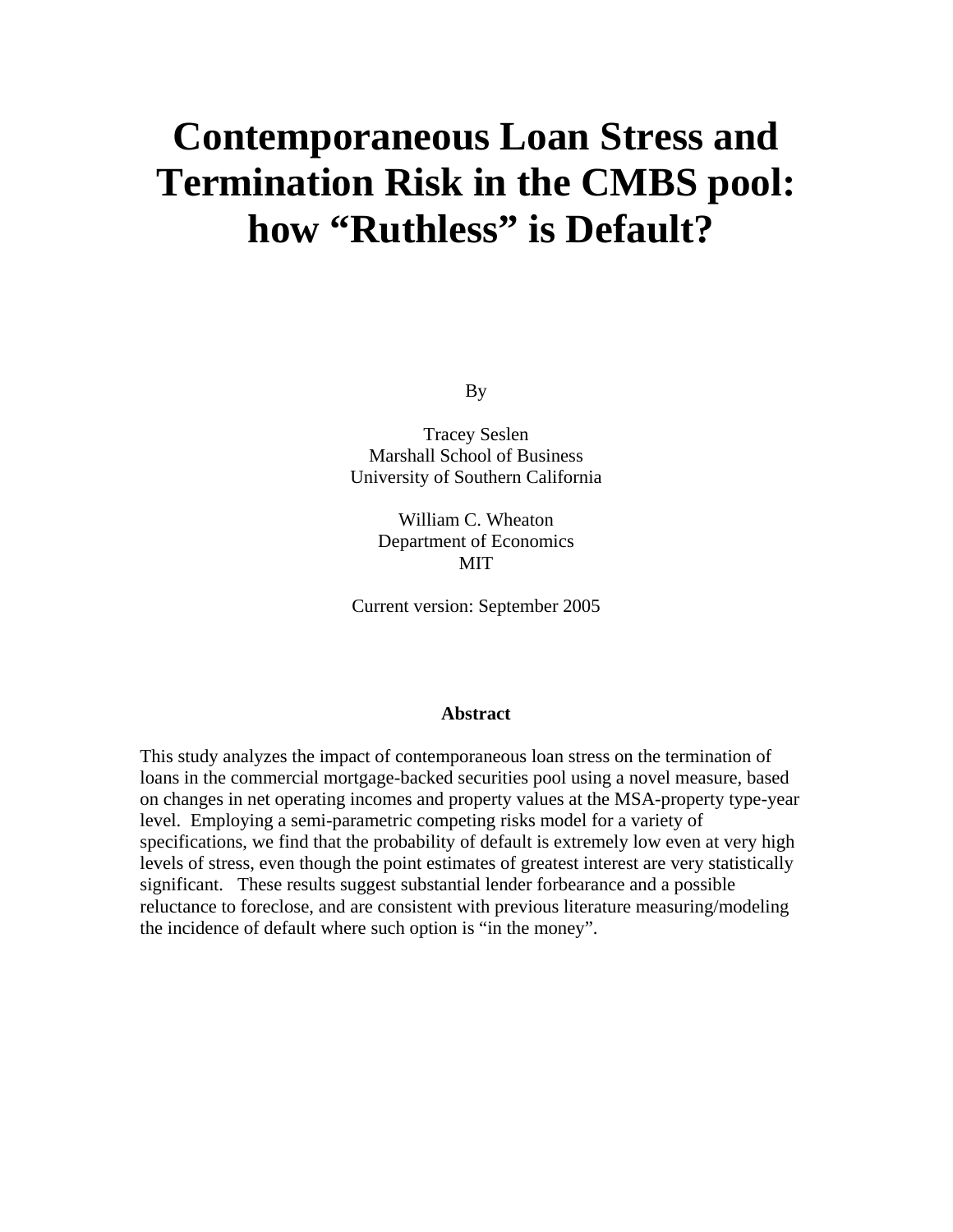#### **Introduction**

The last 15 years have seen significant fluctuations in commercial property markets across the country: recession and collapse during the late 1980s and early 1990s, recovery in the late 1990s, and downturn yet again with the events of September  $11<sup>th</sup>$ . During much of this period, default rates on commercial loans have moved strongly with these market trends: soaring in the late 1980s - early 1990s and then falling steadily with market recovery in the 1990s. Recently, however, they have remained low despite the market stress after September  $11<sup>th</sup>$ . So how does one go about explaining this phenomenon?

The recent empirical literature on commercial loan termination – default and prepayment - largely has focused on the underwriting stringency applied to the loan at the time of origination and then the subsequent pattern of interest rates, credit spreads, and other characteristics of the broader financial markets. With regard to the ongoing state of the collateral behind the loan, researchers have not used contemporaneous measures of loan stress or else tried rudimentary proxies such as geographical and property-type fixed effects. This omission has undoubtedly led to biased results and leaves unanswered many questions that have been raised in the contingent claims theoretical literature regarding the conditions under which termination options are actually exercised. Without this understanding it is difficult to explain the low default outcomes in recent years as opposed to those much higher rates during the last period of market stress.

In this paper, we hope to remedy the shortcomings of the previous literature and answer some key questions that have so far been inadequately addressed. First, are the low levels of recent default due to the fact that the market simply has not been *that* bad, or because of reluctance on the part of borrowers to default when faced with an underwater loan or an inability to make payments? Along similar lines, is default immediate (i.e. "ruthless") or gradual when a state of stress is reached? And what does this imply about lender "forbearance" and a possible reluctance to foreclose?

To answer these questions, we turn to a commonly used database of commercial loans, and augment it with a novel set of indices representing market conditions at the MSA-property-type-year level. Central to our analysis is the creation of a contemporaneous measure of estimated loan-to-value (LTV) and debt service coverage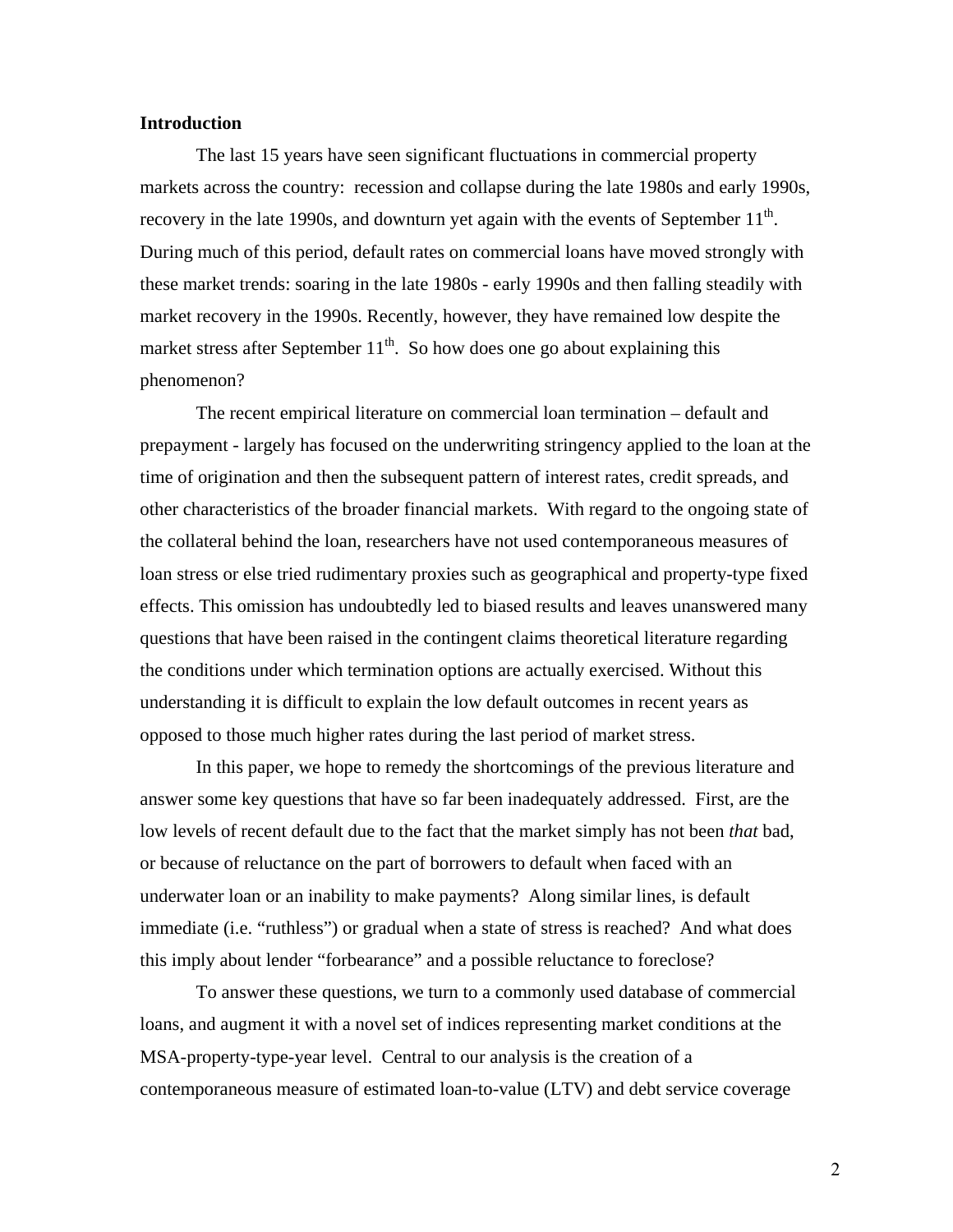ratio (DSCR) that captures the yearly impact of local market and property sector forces on loan collateral. To the extent that market forces drive actual property LTV and DSCR, these measures should strongly impact the termination decision. According to the contingent claims theory of mortgage pricing, the higher the LTV or the lower the DSCR then the higher should be the probability of default, and in the absence of a prepayment lockout, the lower the probability of prepayment. Inclusion of only initial levels of loan stress should lead to significant omitted variable bias, affecting both the coefficient estimates and the estimated baseline hazard of default.

Another key component of our analysis is the notion that parametric estimation techniques, based in this case on an underlying logistic distribution, may be insufficient for properly modeling the conditional probability of default. We hypothesize that the probability of default rises more rapidly with a  $DSCR < 1.0$  than it falls with a DSCR>1.0 (similarly LTV><1.0). We employ a spline specification within the logistic model to test this hypothesis.

We ultimately find that contemporaneous measures of LTV and DSCR have highly significant impacts on the probability of prepayment and default, however, our point estimates of the conditional probability of default however show *remarkably small*  increases in delinquency as DSCR falls below or LTV rises above one. In addition, the impact of LTV gets washed out when both measures are included simultaneously. Incorporating the spline specification, we find that the probability of default is, indeed, more steeply sloped at levels of DSCR less than one, although the probability is still far less than what so called "ruthless" default models predict.

In the end our results point towards two conclusions. First, there could be a reluctance to default given a state of high current loan stress – at least over the study period (1992-2003). This suggests greater forbearance by lenders towards delinquent borrowers or prohibitive penalties for default by borrowers. The probabilities of default estimated from the spline specification also suggest that at low levels of stress, default may be significantly more idiosyncratic in nature, while at higher levels of stress, default may be a result of more systematic, market-related forces. This raises a second conclusion: that our results may be driven by the fact that actual property measures of loan stress are only weakly correlated with market movements and it is this fact that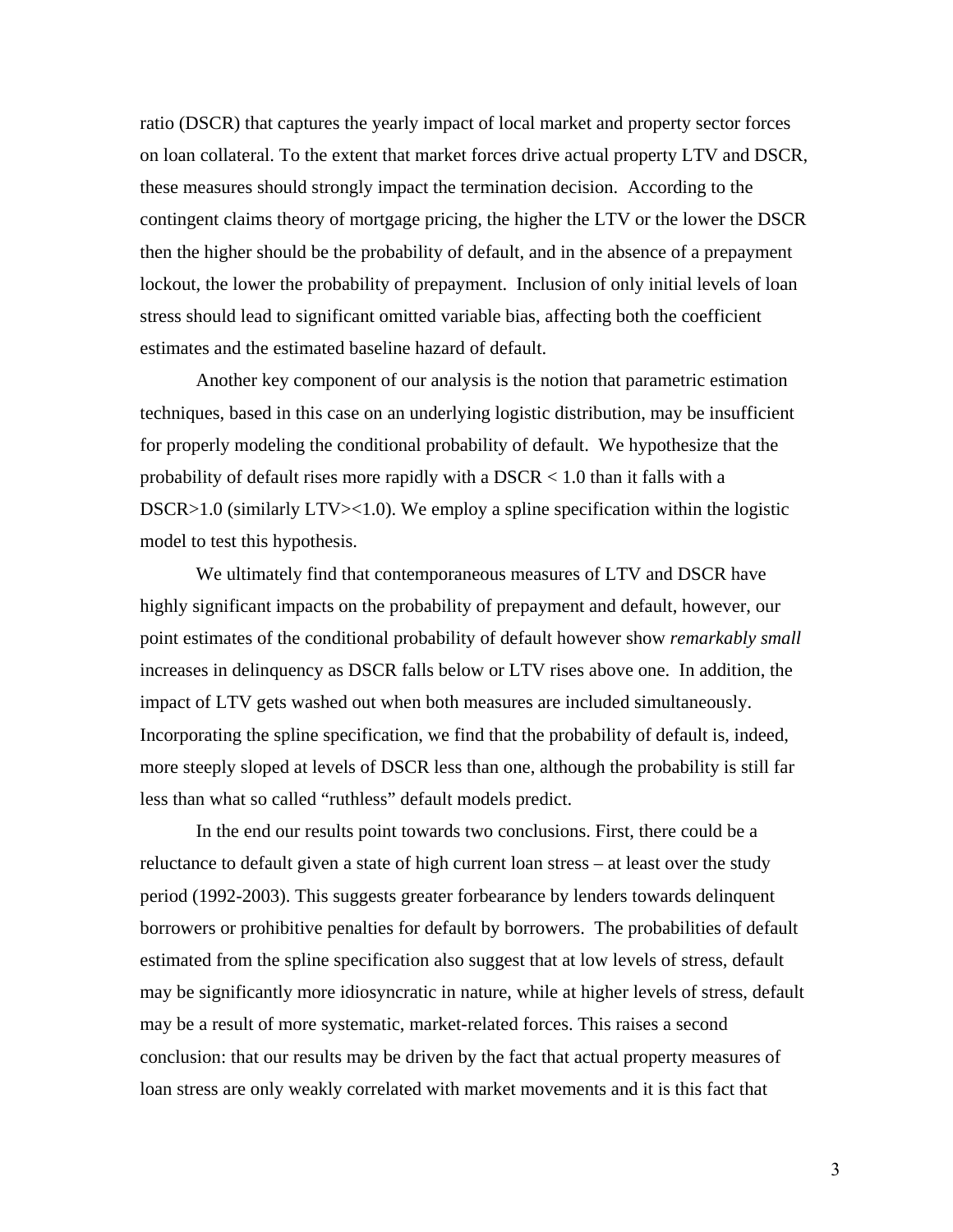accounts for our "gradual" relationship between the two. Overall, though, the inclusion of a contemporaneous measure of loan stress based on market changes at the MSAproperty-type-year level represents a significant improvement over the previous literature and sets a new benchmark for future work.

The remainder of the paper is organized as follows. We begin with a brief summary of the previous literature relevant to our study, followed by an introduction to the commercial mortgage-backed securities (CMBS) market. Due to the concentrated and fairly centralized nature of the CMBS market, and the demands by securities analysts for clean and accurate data, the CMBS market has become an important new source for data on commercial loans. Virtually every piece of empirical literature on commercial loans, prior to the last few years has employed data from the same small handful of insurance companies. Such unsecuritized loans might differ in ways that could influence our conclusions, and in this section, we attempt to identify those issues. Next, we introduce the actual data employed in our analysis. We then describe our empirical strategies and present our results. A final section offers up discussion and conclusions.

#### **Commercial Mortgage Research**

The literature on commercial mortgages falls into two camps: theoretical and empirical. Contingent claims theory models have long recognized since the early 1990s that prepayment and default are competing risks, with prepayment largely driven by interest rate movements and volatility while default is driven by the movements and volatility of collateral value. Using simulation with estimated parameter values for the interest rate and value movements, Kau, Keenan, Muller and Epperson (1990) is one of the earlier examples of such an approach. In most early theoretical papers, the default or prepayment option is exercised as soon as it is "in the money", which is termed "ruthless" default.

Only a few years later, several theoretical papers began to question the notion of "ruthless" default. Kau, Keenan and Kim (1994), Riddiough and Thompson (1993) and Riddiough and Watt(1994) all presented models in which there was "gradual" termination as the option to terminate a loan approached the hurdle value. Each model relied on a different explanation, such as cross-collateralization, strategic behavior, or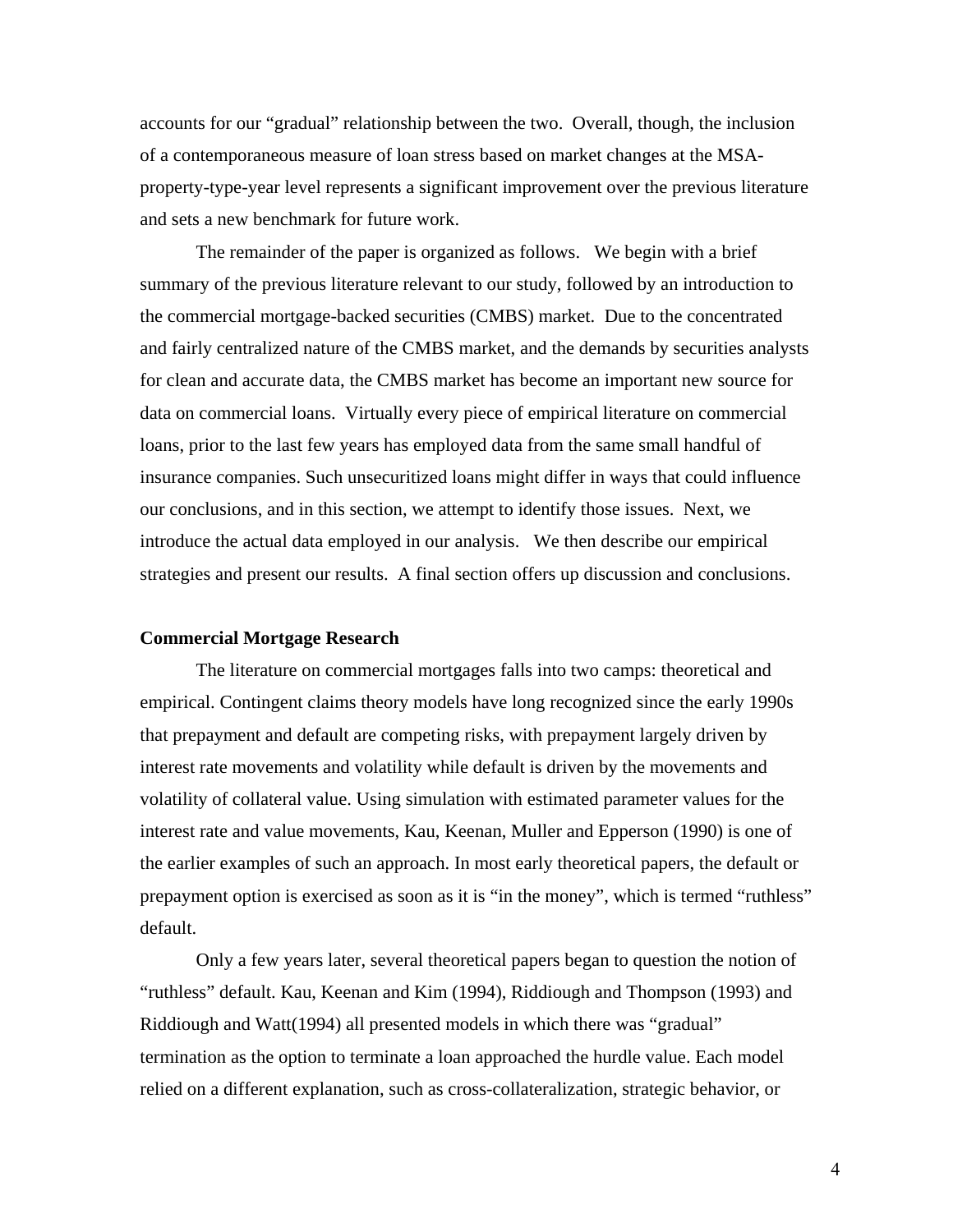noisy information signals, but the implication was the same: that "gradual" default would significantly change mortgage valuations.

Empirical work on commercial mortgages began with Snyderman's descriptive analysis of Life Company loan defaults. Snyderman and subsequently Esaki (1999) found a baseline probability of default that is hump-shaped with respect to loan age. However, lacking other covariates and any econometric analysis it is difficult to know whether this represented some true "seasoning" effect or the state of loan stress associated with loans of different ages. Once econometric models were applied to similar private mortgage data pools, researchers found strong evidence of "gradual" defaults. Vandell (1992) and Vandell et al. (1993) demonstrated that default probabilities seem to rise gradually with increases in a very crude estimate of contemporaneous LTV. Lekkas, Quigley and Van Order (1993) showed that loan loss experience is substantially less than would be predicted by "ruthless" default, and Follain and Ondrich (1997) showed that prepayment is also not automatic once "in the money". Other similar studies examining either prepayment or default using agency-based data on multifamily properties include McConnell and Singh (1994), and Ciochetti and Vandell (1999). In all of this empirical research, defaults or prepayments were modeled as single events and not competing risks.

Deng, Quigley, and Van Order (2000) made a significant advancement in the literature by presenting a unified empirical model in which prepayment and default are competing risks. Their residential study shows that the simultaneity of the two outcomes is important in explaining termination behavior. Initial LTV is found to play a significant role in both prepayment and default when incorporated nonlinearly. Ambrose and Sanders (2003) are the first to utilize this competing risk (prepayment-default) empirical model to study a broad group of commercial mortgages. They are also the first to apply such analysis to CMBS loans. With a multinomial logit model their study finds no effect of initial LTV (incorporated linearly), but the authors argue that this could be due to endogeneity – loans that are more intrinsically more risky are underwritten more stringently.

In the current study, we combine all of the best features of this previous work as well as several improvements. Our contributions are as follows: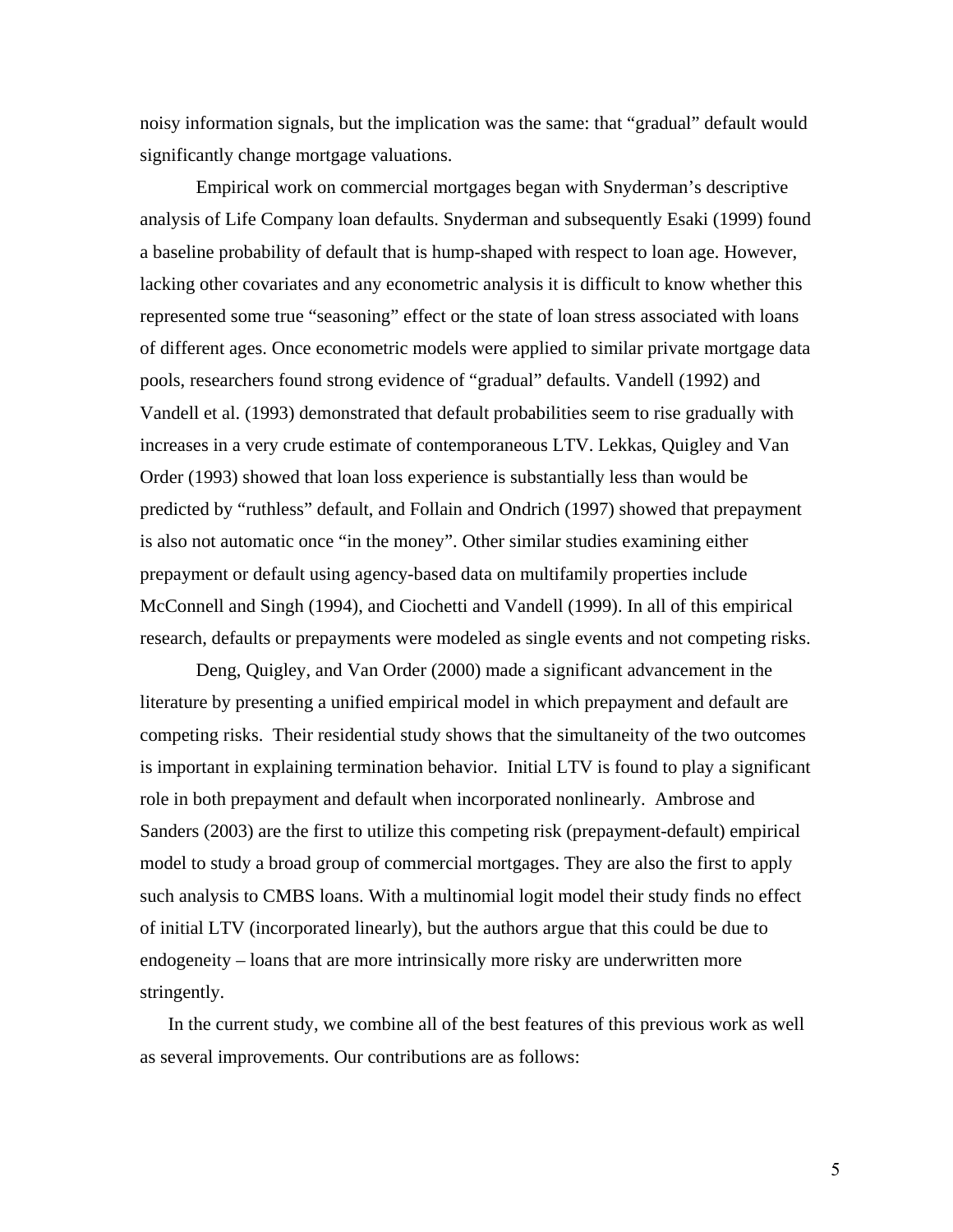- 1. We use a full competing risk model of both prepayment and default that incorporates full fixed effects for loan age to uncover any true seasoning effect.
- 2. We advance the Vandell et al. (1993) use of contemporaneous LTV by developing yearly contemporaneous estimates of both LTV and DSCR that are both property-type and MSA specific – rather than using a single regional index.
- 3. We explore for the first time the exact detailed relationship between contemporaneous loan stress and default with several parametric and "flexibly" parametric specifications – finding overwhelming evidence of very gradual default.

#### **The Commercial Property Market and Mortgage Defaults**

Generally speaking, the commercial real estate market has been through two "cycles" during the last 25 years. Figure 1 illustrates this in the case of office properties. After a tight market in the late 1970s, rents (in constant \$) were high and vacancy low throughout the early 1980s. Then as vacancy rose and leveled off, rents dropped continuously, reaching a bottom in 1992. From then on there was a market recovery, until September  $11<sup>th</sup>$  created another spike in vacancy and downturn in rents. The market is expected to gradually recover going forward.

Figure 2 shows that during this time frame, real estate pricing has been generally backward rather than forward looking. Low cap rates throughout the 1980s reflected unmitigated optimism rather than anticipating the downturn around 1990, and high cap rates in the early 1990's failed to reflect the subsequent recovery. It is sometimes argued that the low cap rates (high prices) in recent years may be due to record low interest rates rather than reflecting a change in investor expectations – in this case anticipating the forecast recovery.

Defaults among commercial loans as a whole have tended to follow these market movements. Figure 3 compares the default experience of the Life Insurers (the largest private pool of commercial mortgages) with the valuation of properties in the NCREIF pool. Rising asset prices in the early 1980s kept defaults low, just as stagnant or falling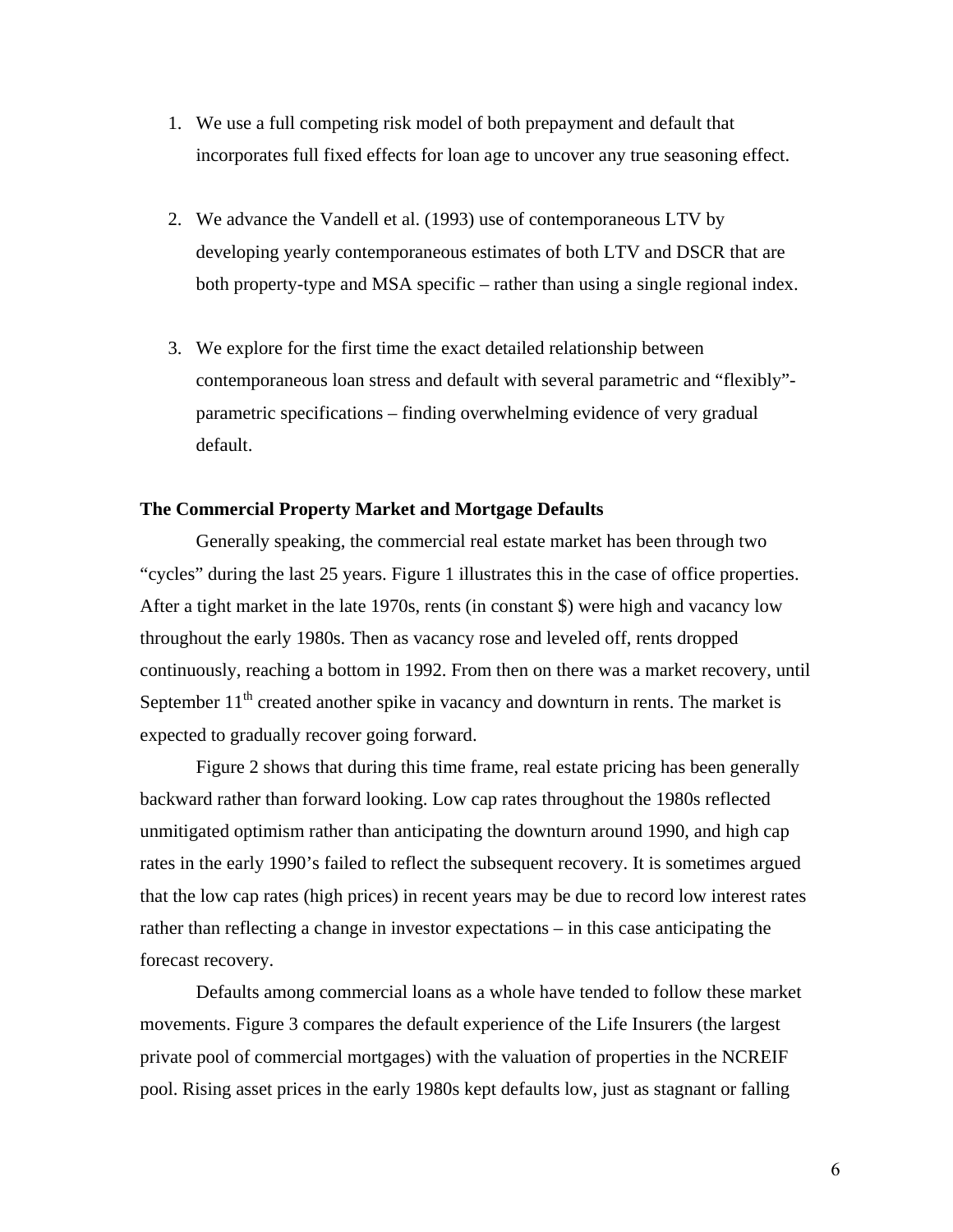asset prices from 1987-1995 generated defaults not seen since the Great Depression (Esaki, et al.). From 1996 on, a recovering market and falling cap rates (Figure 2) have generated asset appreciation – and very low defaults.



**Figure 1: US Office Rents versus vacancy, with forecast, 1980-2010** 

**Figure 2: Cap Rates for Four Major Property Types, 1980-2004** 

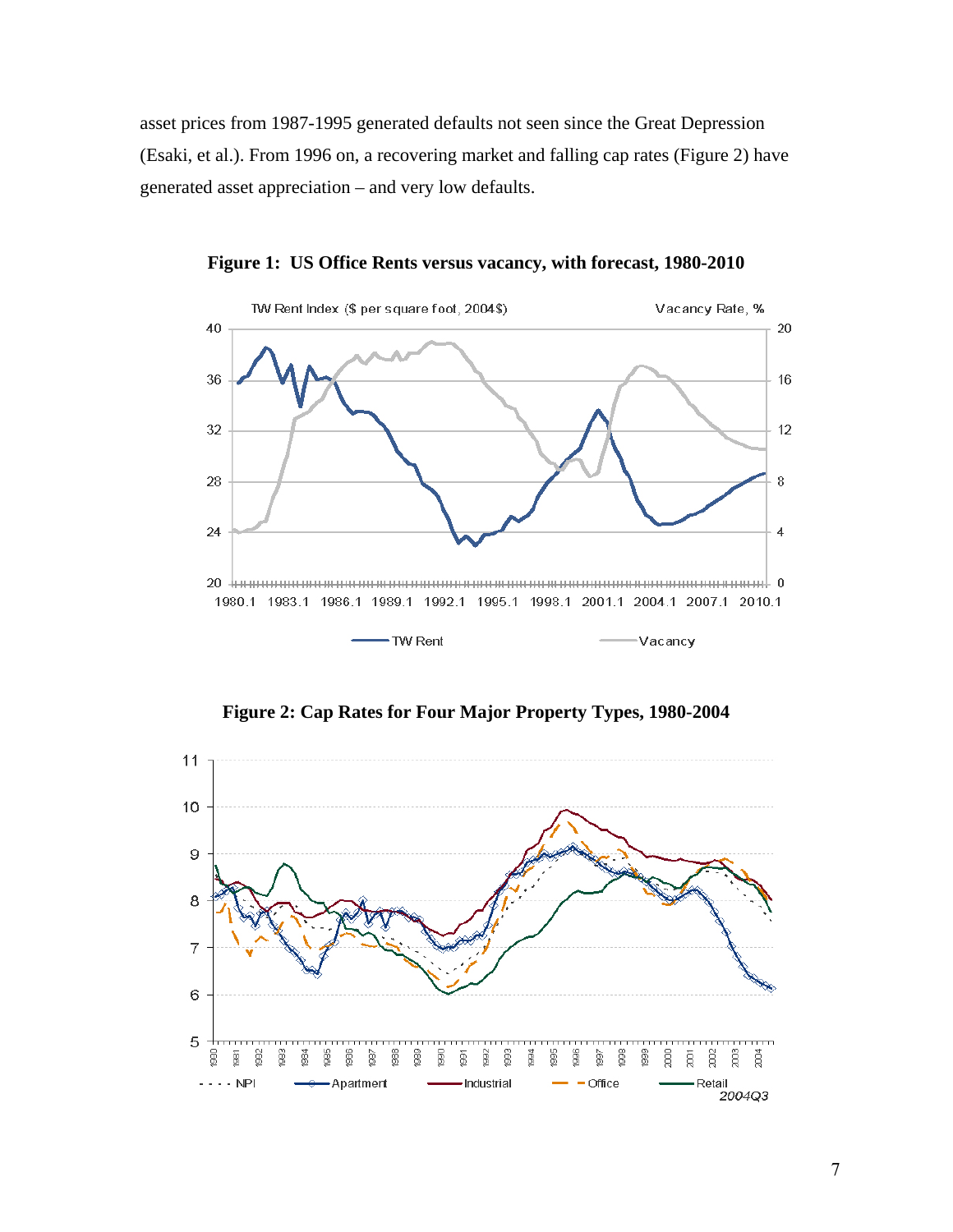# **Figure 3: Commercial Loan Defaults (Esaki) and Commercial Real Estate Trends (NCREIF), 1978-2001**



Despite the market downturn after September  $11<sup>th</sup>$ , there has been little increase in defaults. With the relatively short recovery in rents, net operating incomes did not have a chance to rise much between 1996 and 2001 and as a result property income fell only moderately thereafter. Furthermore, lower interest rates and falling cap rates (Figure 2) have kept asset prices strong, unlike the period 1987-1995.

## *The CMBS Market*

The CMBS market is one of the younger and less-developed securities markets in the U.S., but has become a rapidly growing source of capital to commercial lenders. The CMBS market currently has around 200 pools comprised mostly of loans that were originated since the start of commercial mortgage securitization in the early 1990s. The default rate of these loans has been quite low – generally less than 2% lifetime. Loans originated in 1992-1995 were very conservatively underwritten and behaved very differently in those years than did older loans, originated at the market peak a decade prior.

Before being placed in the pool, the loans are carefully examined under a number of risk-based criteria and the pool itself is rated by one of the major agencies. The pool's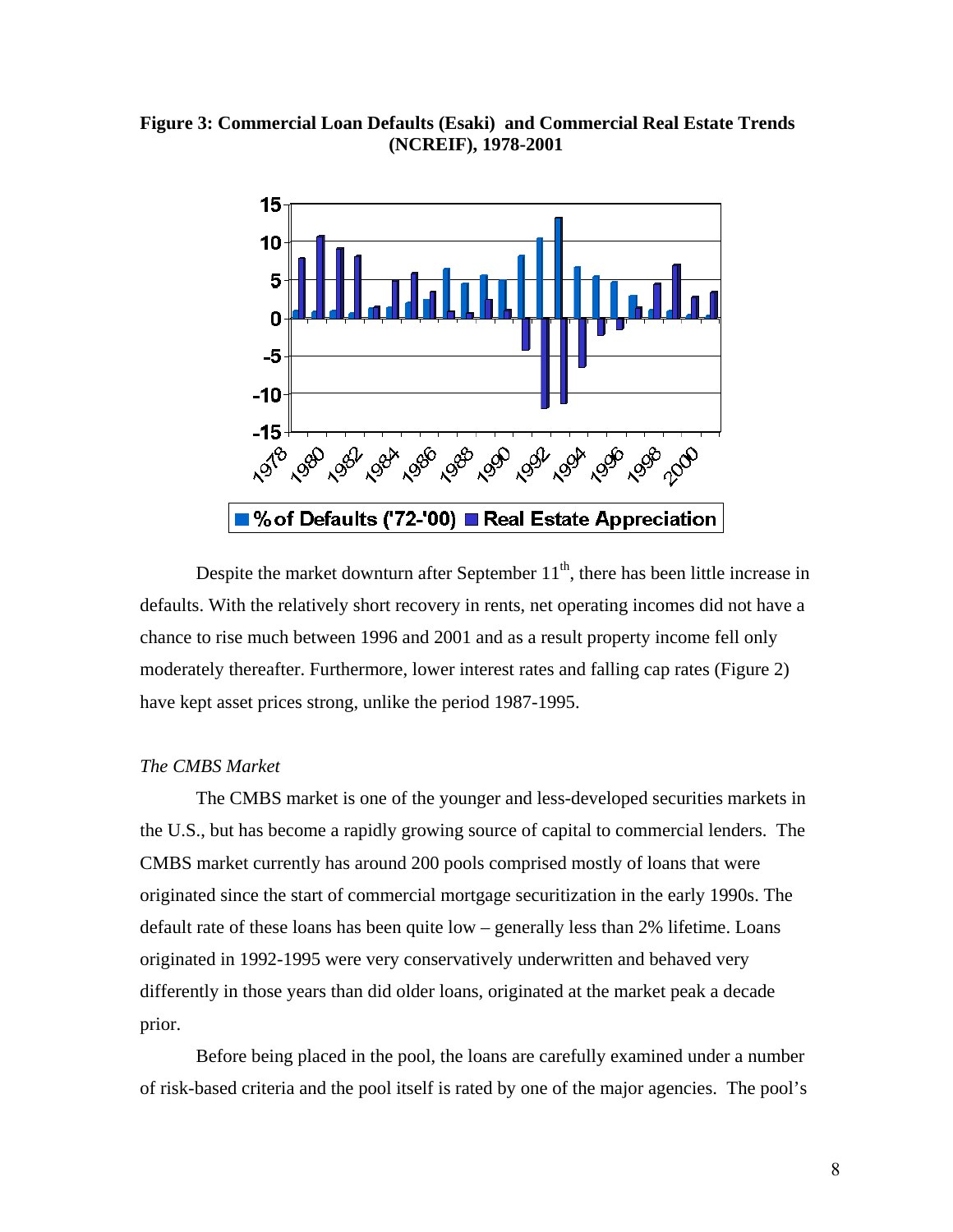income, which constitutes the payout to investors, is divided into risk "pieces," (i.e. "A", "B", etc.) which represent positions on the payout ladder. The lower down the ladder the piece is, the riskier the investment. Presently, there is an active market for trading in shares of pieces among investors, and yields vary widely between the most secure and riskiest pieces. In terms of operating mechanics, a "regular" loan servicer is responsible for breaking down pool funds and sending them to investors.

With regard to the composition of the pool itself, loans may be of virtually any size and from any property type. Contrary to popular belief, the loans that eventually wind up in the pool are at no greater risk of default, on average, than un-securitized loans. In fact, the rating agencies for CMBS pools tend to engage in a more rigorous process of due diligence than the originators themselves. This may have helped avoid the potentially troublesome adverse-selection problem that is inherent in the system if the originators have superior "inside" information about loan risk.

When a loan does turn sour – a delinquency of  $60+$  days or outright default - then a "special" servicer takes over all payment collections from the regular servicer. The special servicer is paid with fees, rather than a share of residual value. This would seemingly create an incentive towards more ruthless pursuit of foreclosure than in the whole loan market. As of yet, however, we have no evidence to support or refute this claim; with the market being so young, there has not been a "hundred year flood" to test this hypothesis.

## **Data and Empirical Methods**

To carry out our analysis, we employ data from two major sources. Loan characteristics and delinquency histories come from the Trepp CMBS data collection service. The raw dataset of loan characteristics is a flat file representing 78,344 securitized commercial loans. Each record contains information on the origination date, the maturity date, the interest rate (and indexing, if variable), the loan amount, the property location and type, the prepayment lockout and yield maintenance provisions (if any), the prepayment date (if applicable), the LTV at origination and the DSCR as of a particular report date. The delinquency history contains one record for every "credit event" experienced by any loan in the sample, with the type of event (30 day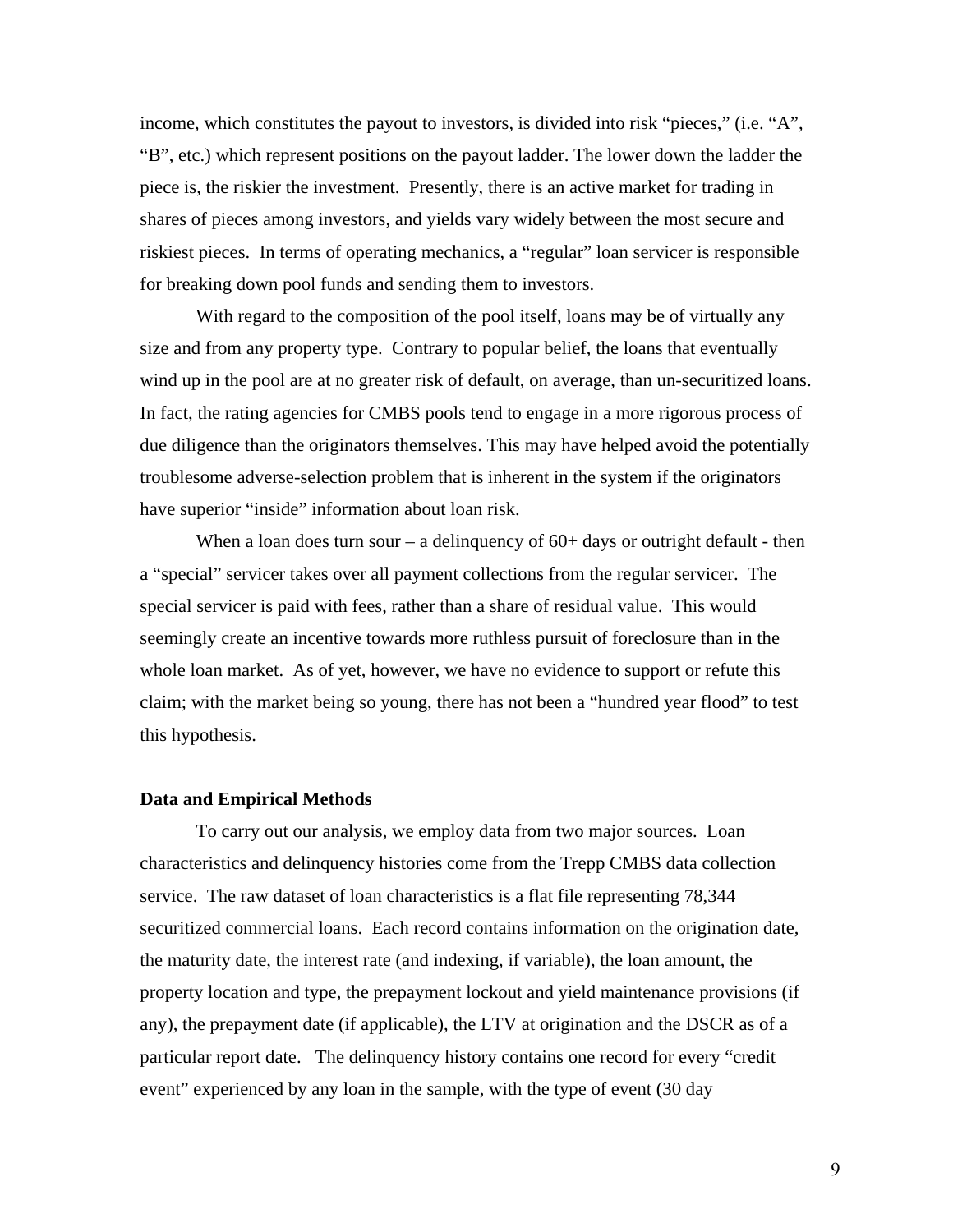delinquency, 60 days, 90+ days, foreclosure, bankruptcy, performing/non-performing balloon, or real estate owned) and the date of occurrence. Every month of delinquency is reported.

Our second source of data is a set of indices from Torto Wheaton Research that are specific to each market (MSA), property type (office, retail, etc.) and year. These track changes in property values and net operating incomes for "average" properties and comprise much greater detail than the single index used by Vandell et al. (1993). We use these indices to generate our variables of greatest interest to our study – contemporaneous LTV and DSCR. We use this set of indices to update the static values of LTV and DSCR contained in the Trepp database in the following way:

 $DSCR_t = DSCR_0 * (NOI_t / NOI_0)$  $LTV_t = LTV_0 * (Value_0 / Value_t)$ (1)

To account for variation in the month of origination, and the fact that there exists only one index per calendar year, the indices ultimately applied to the reported LTV and DSCR values are a weighted average of the current and following year's indices.

The raw Trepp data were filtered to exclude any loans with origination dates prior to securitization in 1992, loans with balances at origination of less than \$1,000,000, and those with missing or non-sensible entries for the set of essential of loan characteristics. The initial LTV was bounded between 0.1 and 1.5, while "as of" DSCR was bounded between 0.5 and 5. The application of these filters reduced the sample size by approximately half. The final sample was obtained by applying two additional filters: the requirement that the loan be at least six months old, and that the MSA-property typeyear combination match the ones for which TWR property value or NOI indices existed. In the end, the sample size varied with the choice of specification, our definition of delinquency and the choice of measure representing loan stress. Given the strong increase in both property values and NOI over the sample period of 1992-2002, the number of actual defaults was very low, so we chose to analyze delinquency at 60 and 90+ days to insure enough variation to generate precise estimates. Figures 4a and 4b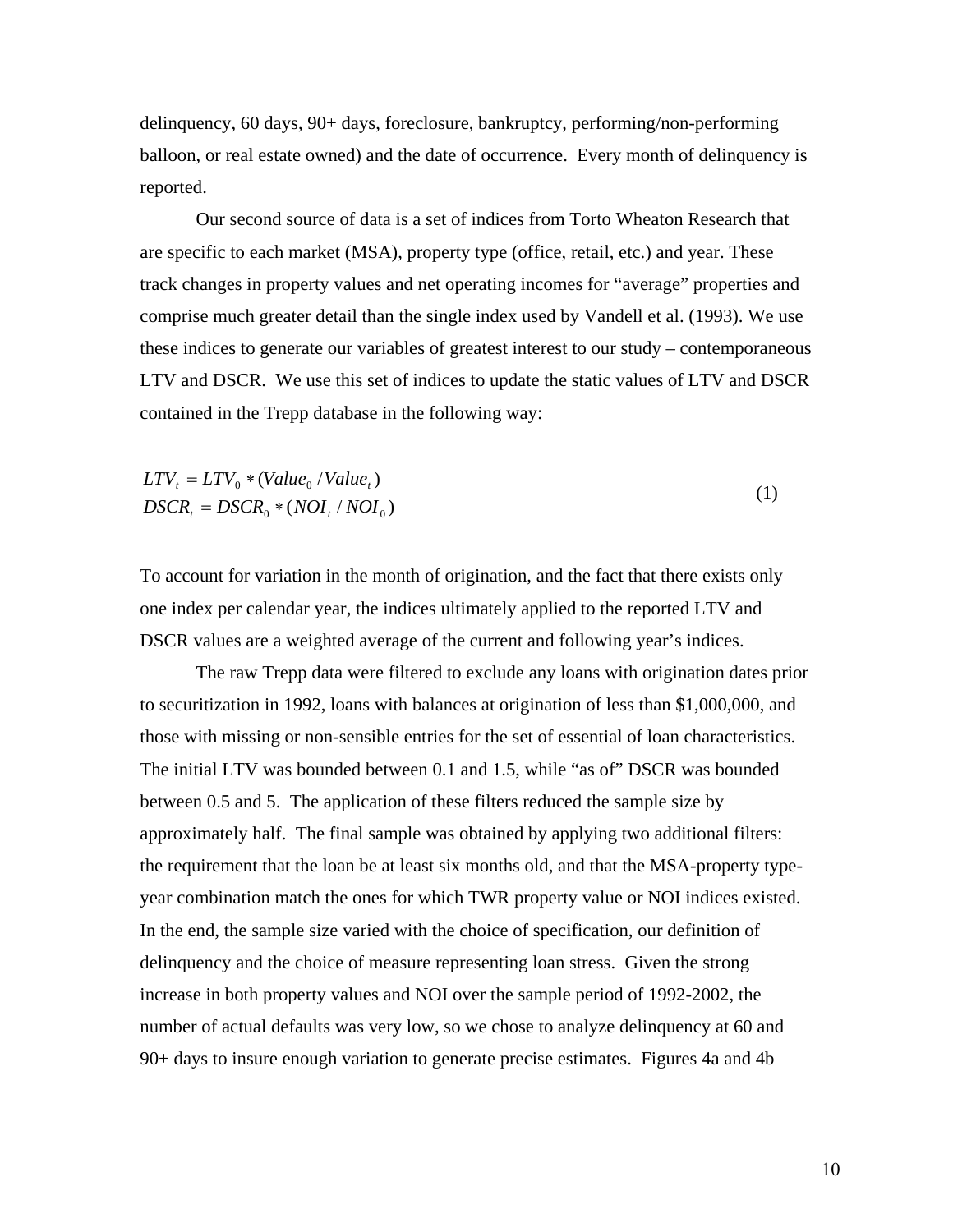show the trends in these two variables over our sample period for the four major types of property in the Boston market.

The final sample contained approximately 20,000 loans, representing multihousing (37%), retail (29%), office (22%) and industrial (12%) properties. The average LTV at origination was 0.67 (a decline of only 0.02 from the initial sample of 78,000) and the average estimated DSCR at origination was  $1.49<sup>1</sup>$ . The average loan was valued at \$7.2 million with a standard deviation of about \$16 million. The average spell length was 4.25 years, taking into account both performing (right-censored) and terminated loans. Loans remained in the sample for their first performing spell only. If a loan experienced a delinquency indicating "failure" according to our specification, the loan was not put back into the sample even if it returned to performing status. Depending on the specification, between 2 and 2.5% of loans fell delinquent and around 8% prepaid.

To analyze the impact of contemporaneous loan stress on the loan termination decision, we employ a "semi-parametric" competing risks estimator, modeled as a panel multinomial logit with loan age fixed effects. We employ this model based on the belief that default/delinquency and prepayment are substitutes for one another, resulting in correlated error terms across outcomes. If we do not take into account this correlation, our analysis will produce biased estimates. We favor the semi-parametric method in particular, given prior evidence that the (conditional) baseline hazard is hump-shaped, as evidenced in Snyderman (1991) and Deng, Quigley, and Van Order (2000). The set of loan age fixed effects serves as a fully flexible representation of the baseline hazard function, measuring the probability of default or prepayment at time *t* conditional on performance through period *t-1*, all else equal. The underlying error distribution of the logit specification allows us to accommodate the fact that the credit event histories are *not* independently and identically distributed.

Formally, in any given period, *t*, each loan, *i*, may experience one of three outcomes, *j*: it may continue to perform  $(j = 0)$ , it may fall into delinquency  $(j = 1)$ , or it may prepay  $(j = 2)$ . Let N be the set of loans in the sample, and T be the set of periods over which a loan is observed. Additionally, let

 $\overline{a}$ 

<sup>&</sup>lt;sup>1</sup> Since DSCR is only reported once, "as of" a particular date, the DSCR at origination is obtained through our standard adjustment procedure:  $DSCR_0 = DSCR_t * (NOI_0 / NOI_t)$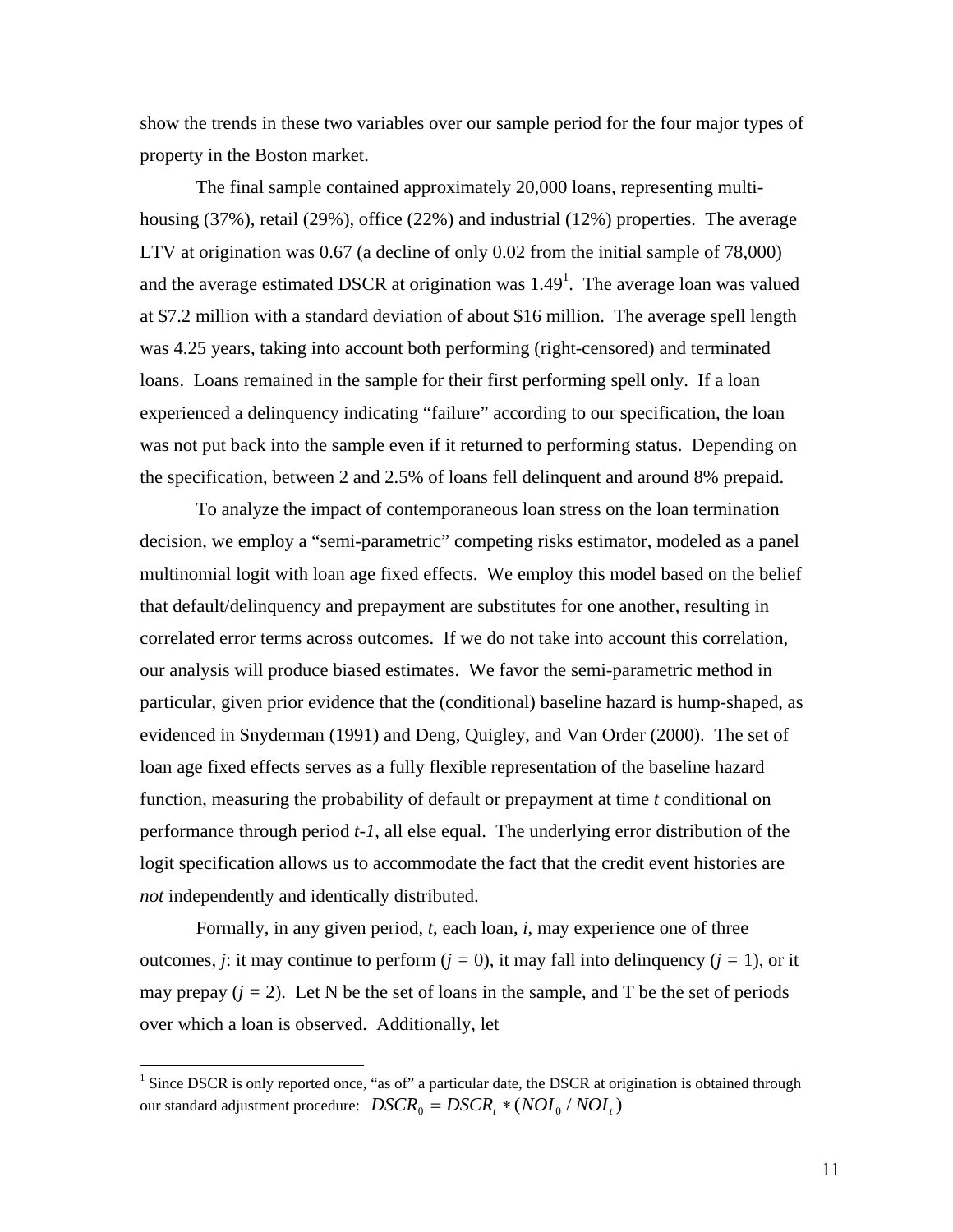$y_{ijt} = 1$  if loan *i* in period *t* experiences outcome *j* and 0 otherwise and

$$
p_{ijt} = P(y_{ijt} = 1)
$$
  

$$
j = 0,1,...J, i \in N, t \in T_i.
$$

Under the logit specification, we model the outcome probabilities, conditional on  $x_{it}$  and  $\alpha$  *i* as:

$$
p_{ijt} = \frac{\exp(v_{ijt})}{\sum_{k=0}^{J} \exp(v_{ikt})}, \qquad v_{ijt} = \begin{cases} x_{it} \beta_j + \alpha_i, & j = 1,...,J \\ 0, & j = 0 \end{cases}, \qquad (2)
$$

where  $x_i$  is a row vector of our covariates and  $\beta_j$  is the column vector of coefficients specific to outcome *j*.  $\alpha_i$  is a common, random, loan-specific effect that is normally distributed with mean zero and standard deviation  $\sigma_{\alpha}$ . By our formulation, we assume that the coefficients are the same for all loans in all periods, that the explanatory variables are the same across outcomes, and that the random heterogeneity,  $\alpha_i$ , is specific to loan *i*, but independent of the outcome that occurs. $2$ 

To carry out our analysis, we estimate a variety of specifications, employing initial and contemporaneous loan stress, linear and bracketed measures of each, changes in loan stress, and interactions between initial measures and changes. In our final specification, we carry out a specification check of the "parametric" aspect of our competing risks model through the use of splines on contemporaneous DSCR. Results can be found starting in Table 1a. Common to all specifications are an additional set of explanatory variables representing various loan characteristics and macroeconomic conditions. These variables mirror those in Ambrose and Sanders (2003), where we were able to recreate them. Their definitions can be found in Appendix 1.

<sup>&</sup>lt;sup>2</sup> See McFadden (1984) for further details on this specification.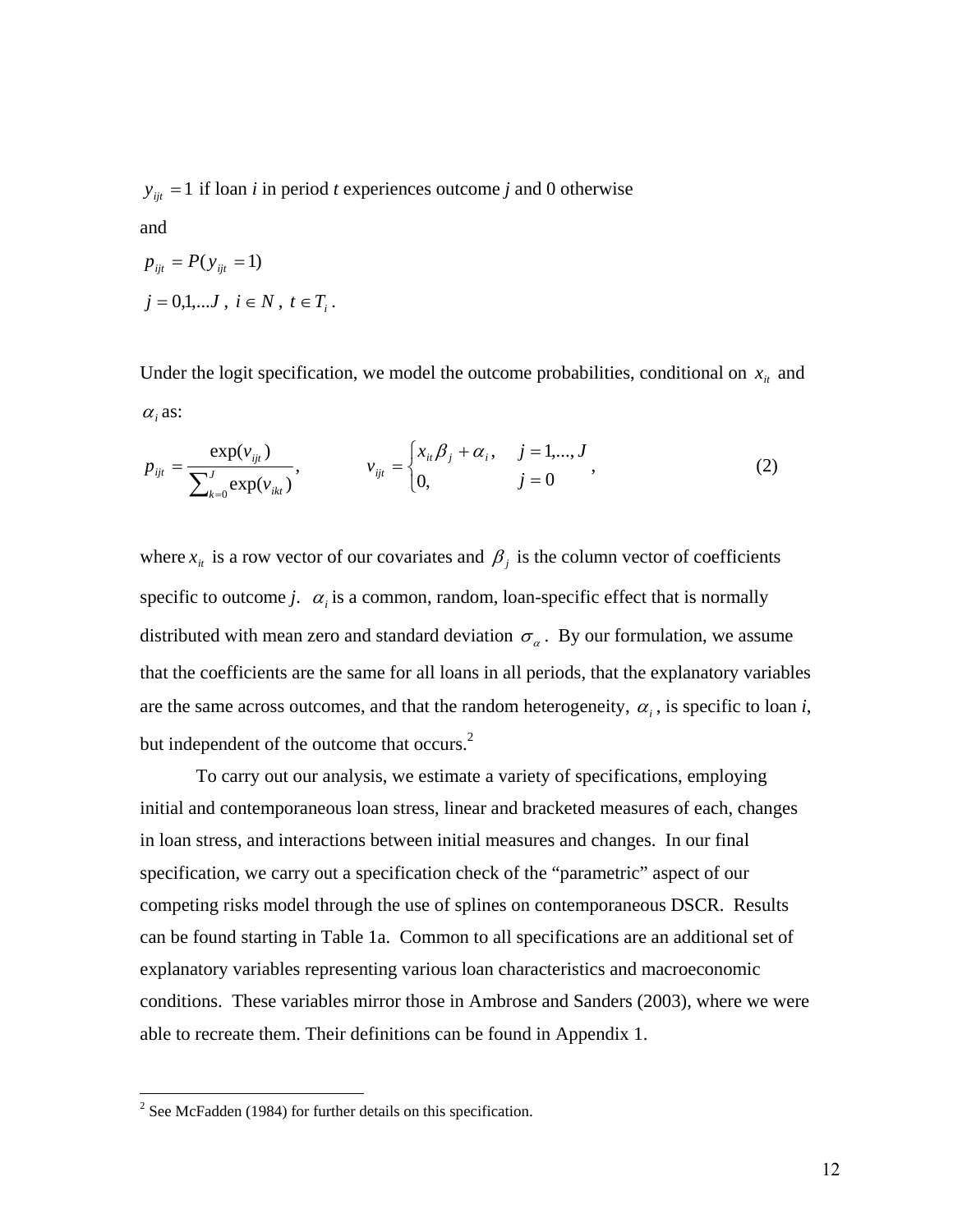#### **Results**

We began our analysis with a basic model, including only initial values of loan stress, as a means of comparison with the previous literature. We can interpret the coefficients of our model as hazard ratios, based on the underlying proportional hazard framework of the multnomial logit model. The likelihood of a termination outcome increases or decreases with a change in the variable of interest according to the formula *e*<sup>β</sup> −1. Employing only initial LTV as our measure of loan stress, we do observe a statistically significant increase in the probability of delinquency with an increase in initial LTV, and a statistically significant decrease in the probability of prepayment (Table 1a). This is contrary to Ambrose and Sanders (2003), which found no impact of LTV on either termination outcome. Breaking down initial LTV into a set of indicator variables, representing brackets of 0.6 to 0.8, 0.8 to 0.9, and 0.9 to 1.5, we do not observe the expected monotonic increases in the probability of delinquency. Both the 0.6 to 0.8 bracket and 0.8 to 0.9 show an increase in the probability of delinquency over the omitted category (LTV<0.6), but the indicator for the "most-stressed" category (0.9 to 1.5) is both insignificant and near zero. Under the prepayment outcome, the coefficients have the expected signs and are monotonically decreasing in magnitude with initial LTV; however, none are significant. We saw no improvements in the results breaking down the range of LTV values in several other ways. Overall, the explanatory power of initial LTV is questionable. Though it may be an adequate measure of the underlying creditworthiness of the borrower, it is likely an insufficient proxy for loan stress. Inclusion of initial LTV only, instead of a true contemporaneous measure is likely to cause omitted variable and/or mis-measurement bias that will have an impact both on the regression coefficients and the baseline hazard estimates.

With regard to DSCR, this variable is not utilized in recent literature, given that the CMBS data providers do not report DSCR at origination, but only "as of" a particular date, which may vary widely across loans. Without any means of "updating" DSCR to a particular uniform period, the provided measure is effectively worthless. Because we now have a means of updating – via the MSA-property level-year NOI index – we may now make use of this variable. We must be careful to note, however, that the accuracy of our included variable will vary depending on when the observed DSCR measure was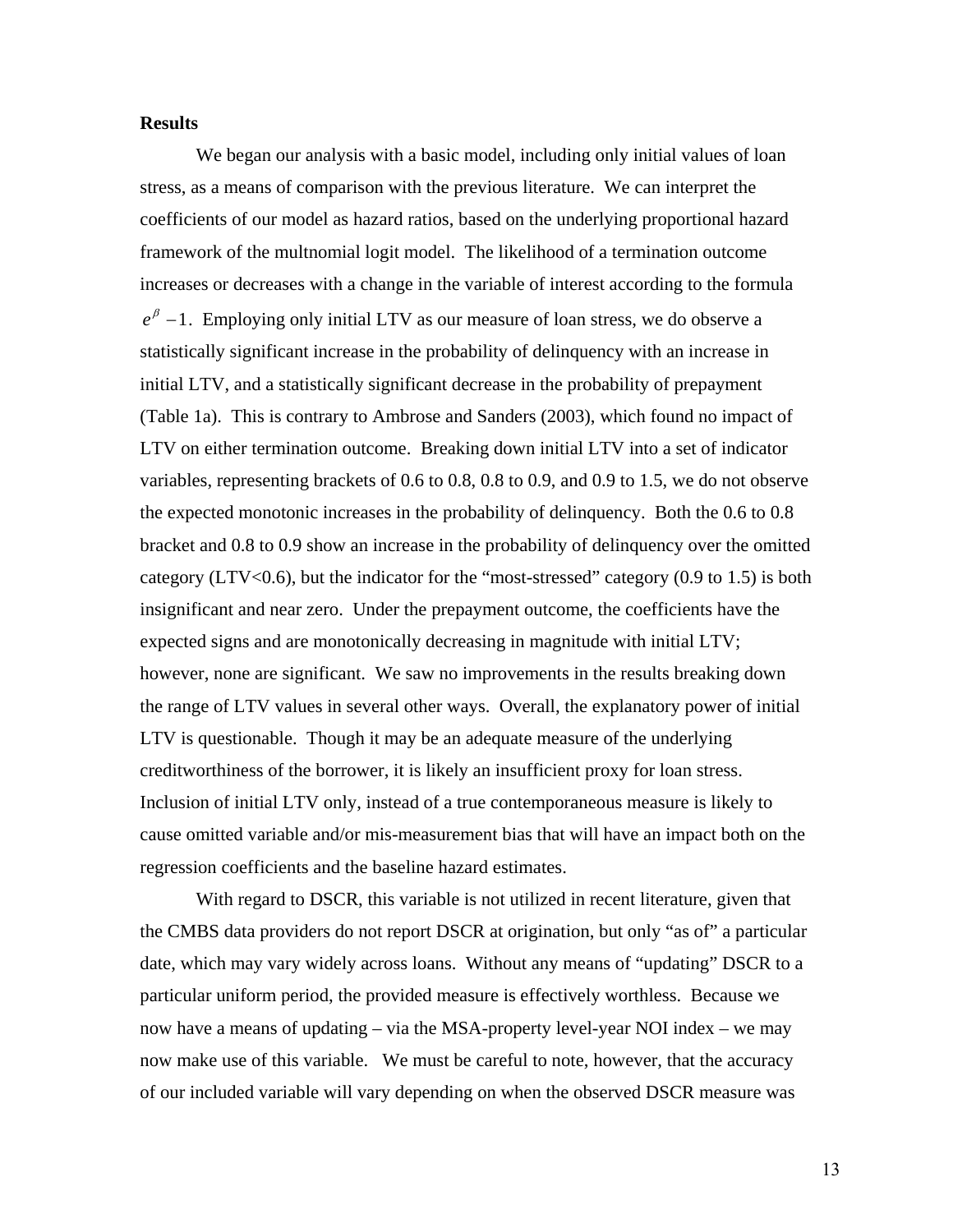reported. The error will likely be greater, the further away our observation period from the report date.

With "initial" DSCR replacing initial LTV as our proxy for loan stress / creditworthiness, we observe stronger results (Table 1b). An increase in initial DSCR leads to a statistically significant decrease in the probability of delinquency, and a small but statistically significant increase in the probability of prepayment. Breaking the linear measure into a set of indicator variables, we observe a monotonic change in the coefficients as the bracket increases. An initial DSCR of 0.5 to 0.8 leads to a neardoubling of the probability of default, and a 23% decrease in the probability of prepayment, other things held equal. The results show a slightly nonlinear pattern in the likelihood of default as the DSCR falls. Overall, initial DSCR performs much better than initial LTV in the basic model. These results may be due, in part, to DSCR being a more direct measure of the economic health of the property and the ability of the borrower to service the debt.  $3<sup>3</sup>$ 

With regard to the other covariates in the basic model, presence of a prepayment lockout clause has a significant negative impact on the probability of prepayment, but no effect on delinquency. Having the lockout period end in the current year has a substantial positive impact on the probability of both termination outcomes. The presence of a yield maintenance clause does not have a strong influence on either outcome, across most specifications. By way of the variable PPOPTION, we see that loans are more likely to prepay when prepayment is "in the money", but they're more likely to default as well. Quite possibly falling rates are picking up some proxy for market or loan stress as well. The steeper the yield curve, the less likely the loan is to prepay, while the higher the credit spread, the more likely the loan is to prepay. Neither of these two covariates has a large or statistically significant impact on the probability of default. The volatility in the 10-year Treasury rate and the credit spread volatility both have very strong, negative impacts on both termination outcomes. If we look to option pricing theory for an explanation, this result appears to be counterintuitive: as the volatility in interest rates or

 $\overline{a}$ 

 $3$  In this and all further specifications, estimation was carried out with both 60-day and 90+-day delinquency as one of the two termination options. Due to extreme similarities in the estimates using each of the two measures, only the 60-day results will be reported and discussed in the text. The 90+-day results are available from the authors upon request.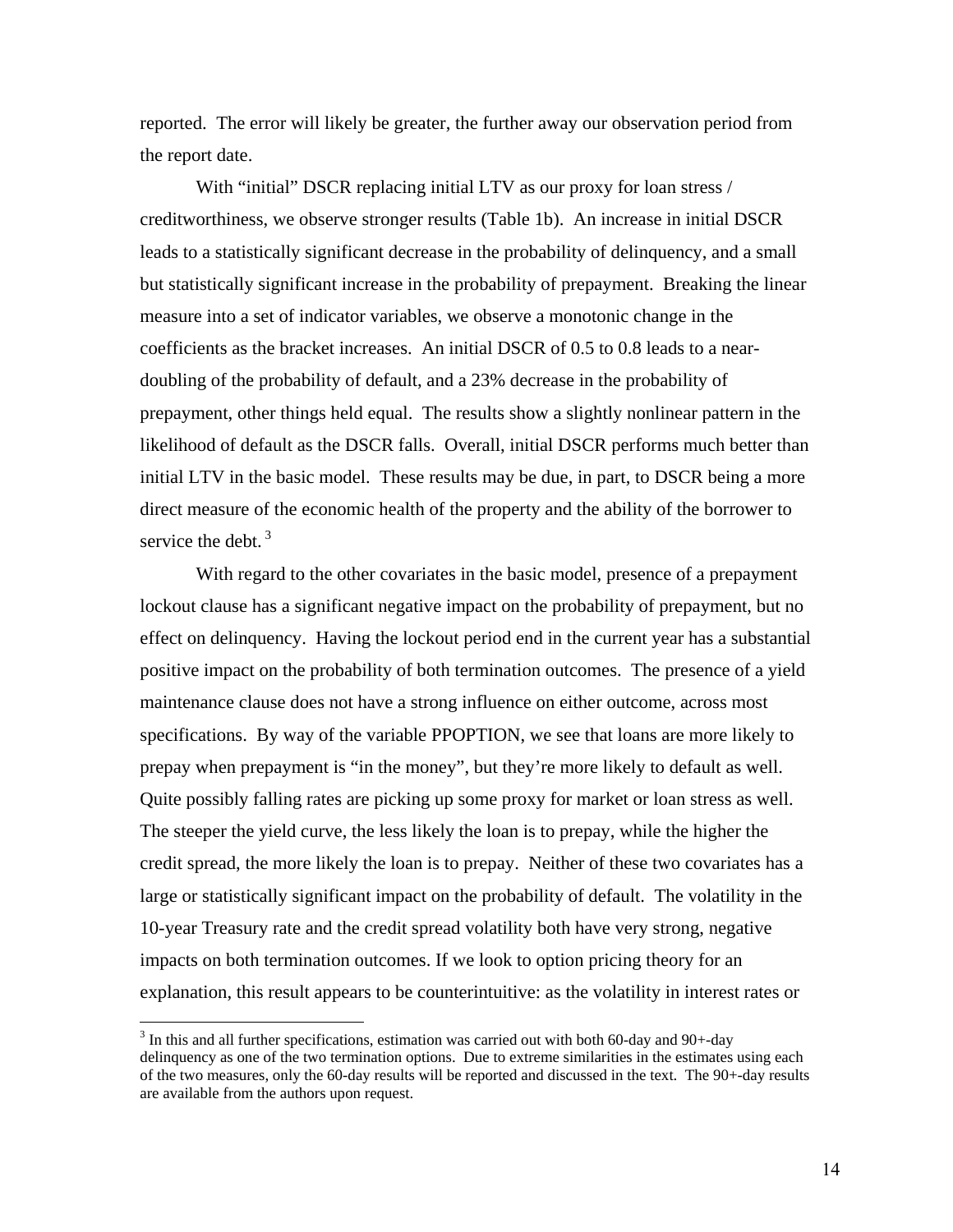credit spreads increases, the value of termination option should increase as well. Ambrose and Sanders (2003) argue, however, that it is the *future* value of the termination option that has increased. Therefore, the probability of termination in the current period should decline. Finally, location of the property in a smaller MSA lowers the likelihood of prepayment, but has little impact on the probability of default. The expected sign of this coefficient for each outcome is somewhat unclear. While properties in smaller MSAs are more exposed to market risk – and thus more likely to terminate, all things equal - property markets in smaller MSAs may be more "monopolistic" in nature, which would make them potentially *less* responsive to any given shock.

In the next stage of the analysis, we move beyond the techniques employed in the previous literature and replace the initial LTV and DSCR measures with our constructed measure of contemporaneous loan stress (Table 2). As expected, an increase in contemporaneous DSCR leads to an increase in the probability of default, while an increase in contemporaneous LTV leads to a decrease in the probability of default. Both coefficients are highly significant. For the prepayment outcome, both coefficients have the expected magnitude, but only DSCR is statistically significant. If we include both measures of loan stress simultaneously, in a "double trigger" model of sorts, the effect of DSCR washes out the effect of the LTV ratio. Given the strong correlation between the two measures, such a result is not surprising.

In Figures 5a through 6d we use the estimates from our specifications thus far to calculate the probability of loan termination over the range of values for initial loan stress and the contemporaneous value. The sample means were employed for all of the other covariates. Even with low default rates observed in the sample, the estimated probabilities under extreme levels of stress are puzzlingly low – we observe less than 2.5% at the lowest levels of initial and contemporaneous DSCR. For LTV, the probability of delinquency is, likewise, around 2.5% at the highest levels of contemporaneous stress and 1.5% at the highest levels of initial LTV.

These results are of significant concern to us, given that no loan *should* be performing with NOIs of less than half of debt service, or loan amounts that are 50% greater than the estimated property value. In the second stage of our analysis, we turn to several additional specifications to attempt to uncover some answers. We hypothesize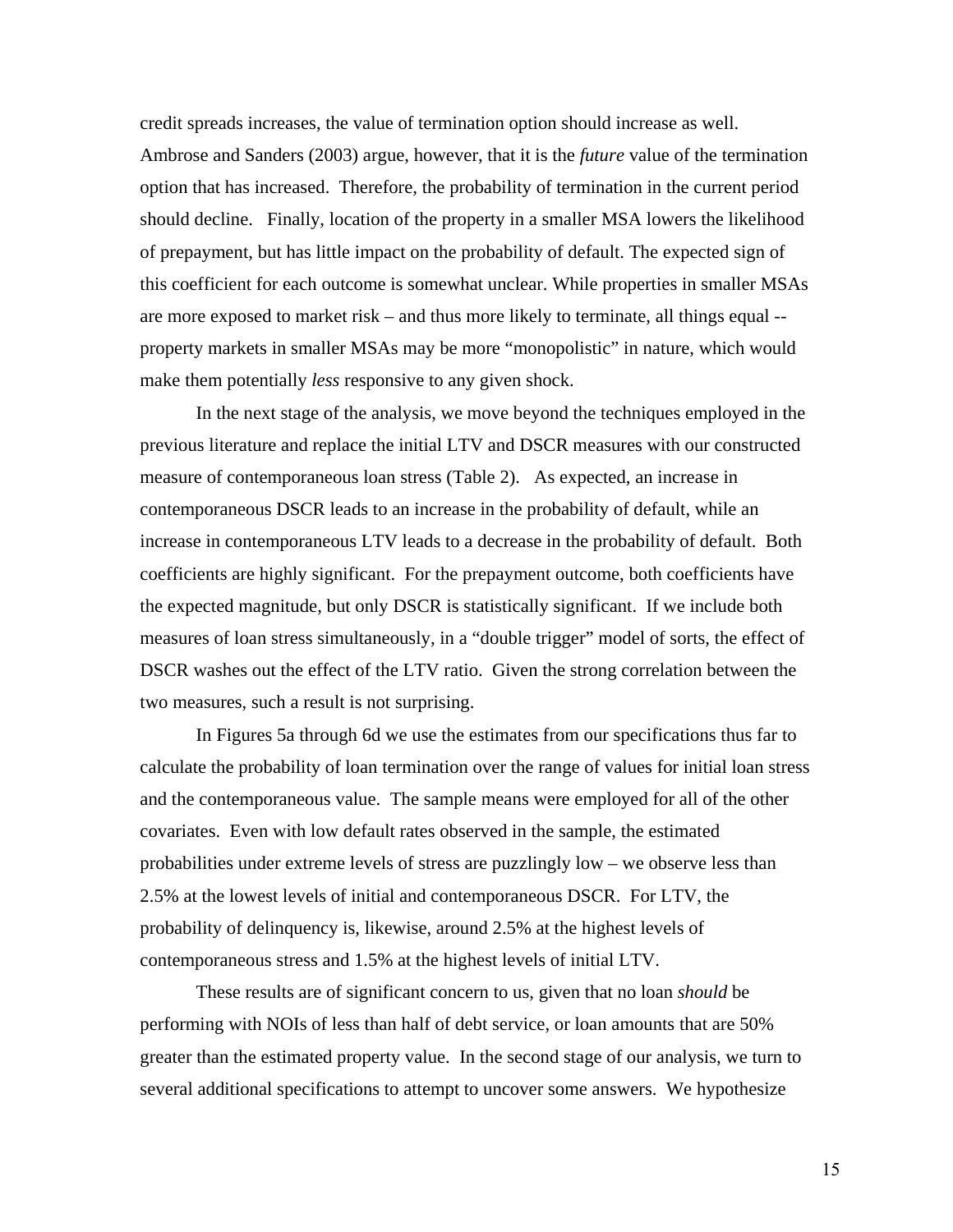that a specification error may be influencing our results, and that the true impact of loan stress on default is not adequately captured through a pure linear measure of our variables of interest. We test this hypothesis next by incorporating bracketed values of loan stress, interactions, and spline terms.

In Tables 3a and 3b, our notion of DSCR as the more appropriate measure of loan stress is further reinforced. Breaking the contemporaneous measure of DSCR into bracketed values, we observe a monotonically increasing, nonlinear pattern in the probability of default as loan stress increases. We do not observe a similar pattern for LTV, nor do we observe the "expected" impact of either measure on the probability of prepayment.

In Tables 4a and 4b (column 1), we decompose the contemporaneous measure of loan stress into the initial component and change since origination, to gain further insight into the impact of changes in local property market conditions – does the manner in which you arrive at a particular level of stress matter, or only the level of stress at which you end up? In mathematical terms, is the risk at time *t* different for a loan with initial  $DSCR = X$  and a change in DSCR since origination of  $+Y\%$ , versus a loan with initial  $DSCR = (1 + Y) * X$  and no market-based change in DSCR? Employing DSCR as the measure of loan stress, we observe that the effect of market changes is greater than that of initial underwriting. In other words, the conditional likelihood of delinquency is higher when reached due to a change in NOI relative to an initial position of low debt service coverage. For LTV, the effects of the market and initial underwriting components are nearly equal.

In columns 2 and 3, we build upon the specification incorporating both initial values and changes in loan stress to include bracketed measures of initial loan stress and interactions between the bracketed measures and the changes. Where DSCR is our measure of interest, we observe monotonic increases in delinquency with each decreasing bracket of initial DSCR. When the bracketed values are interacted with the change in DSCR, we observe a monotonic decrease in delinquency as the positive change is applied to lower initial levels of DSCR. For the prepayment outcome, we do not observe as strong of patterns of monotonicity or statistical significance in general. Interacting the change in DSCR with the initial DSCR as a continuous measure (column 5), we do not

16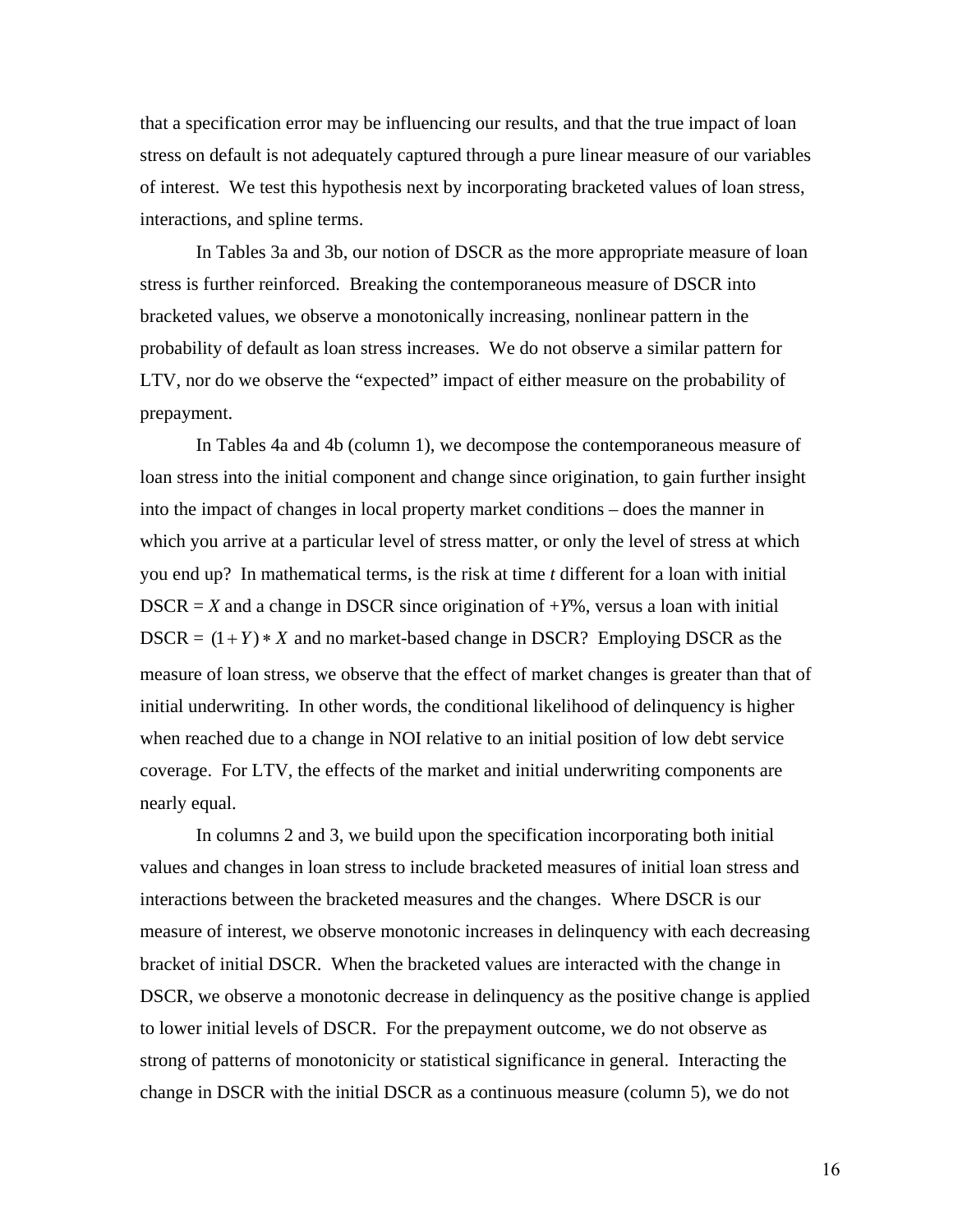estimate a statistically significant coefficient for the delinquency outcome. Using LTV as our measure of interest, we observe much, much weaker results: fewer "expected" patterns, and much weaker significance across all specifications.

As a final specification, we incorporate a spline knot, on the assumption that a single, continuously differentiable probability distribution underlying the multinomial logit model is insufficient for capturing the effects of loan stress on the termination outcomes. The spline knot allows us to fit a different probability distribution to values of LTV or DSCR above and below a particular threshold. To be consistent with option value theory, we use the threshold of 1.0. At levels of LTV above 1.0 and DSCR below 1.0, default is "in the money," so we would expect to see a sharper rise in the probability of delinquency than at values for which default is not in the money. At values of DSCR below 1.0 or values of LTV below 1.0, the impact of contemporaneous DSCR or LTV is "augmented" by the coefficient on the knot. Formally,

$$
Pr(default_{it}) = \begin{cases} \alpha_i + \beta_{DSCR} DSCR + \beta_{ENOT} (DSCR - 1) + \overline{\beta X}, & \text{if } DSCR < 1.0\\ \alpha_i + \beta_{DSCR} DSCR + \overline{\beta X}, & \text{otherwise} \end{cases}
$$
(3)

This formulation creates a continuous probability distribution with a kink at the spline knot threshold. Ideally, we would like to add additional knots at various intervals below 1.0; however, due to the small number of observed delinquencies in the sample (even at the more extreme values of LTV and DSCR) we were unable to do so without running into significant identification issues. Nevertheless, even with only one knot, the results indicate that a rethinking of the specifications used to predict default and prepayment in commercial loans may be in order. In Table 5, we observe that at levels of DSCR below 1.0, the probability of delinquency increases substantially with a decline in DSCR. In Figure 7 we plot out the default probability at mean values for other variables and at the lowest levels of DSCR, the probability of delinquency rises to almost 9% - much more than without the spline. At the higher levels of DSCR, delinquency is low, but notably non-zero. The suggestion here is that at higher levels of DSCR, delinquency is governed by more idiosyncratic, property-specific forces, while at lower levels market forces play a stronger role. This notion has been advanced recently by Gibson (2001). For the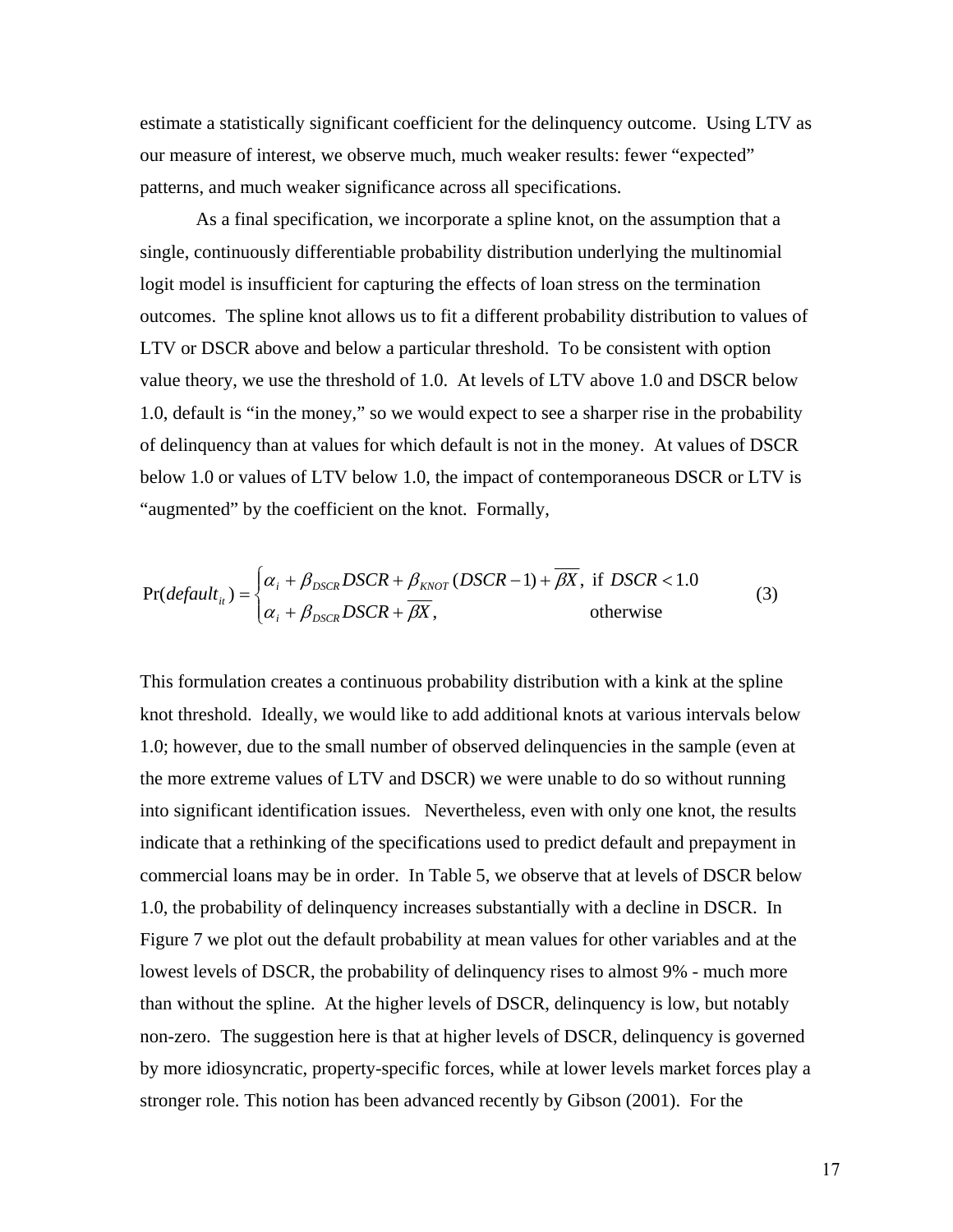prepayment outcome, the spline specification performs poorly. At lower levels of DSCR, the probability of prepayment *increases*, which would run counter to our intuition. The model performs poorly for both outcomes where LTV is the chosen measure of loan stress.

In Figures 8a and 8b, we graph the conditional and cumulative baseline hazard of delinquency using the set of spell period fixed effects that we estimated in our spline specification. We illustrate a family of baseline hazards – at different contemporaneous DSCR values. Consistent with previous literature, the unconditional baseline hazard is indeed hump-shaped, with a probability of delinquency of nearly zero in the last three years of the sample.<sup>4</sup> This pattern suggests that it takes a couple of years for problems to swell to a point that an owner will have trouble servicing his property's debt. Once the most vulnerable years have passed, surviving loans are likely to continue performing without incident.

### **Discussion and Conclusions**

 $\overline{a}$ 

The default and delinquency rates of loans in the CMBS pool have been unusually low over the last decade and with few exceptions has remained low even during the economic turbulence of the last three years. All together since 1992, some of the markets in which CMBS collateral resides have seen periods of significant stress. In our sample, loans do end up with an estimated DSCR of below 1.0 due to market declines: Austin apartments (a 35% NOI decline between 1999 and 2002), Atlanta retail (a 25% NOI decline between 1992 and 1996) and New York office properties (a 30% NOI decline between 1992 and 1996), to name just a few. In our analysis, periods of decline like these tend to lower DSCR enough to raise the *annual* default rate from a "baseline" value of 0.5-1.0% into the 5.0-9.0% range. While highly significant statistically, these elevations are much less than occurred in the early 1990s.

 So, how do we explain the low estimated probabilities of delinquency in our analysis? Two possibilities come to mind. First, the NOI and Value indices used to update the reported measures of loan stress were may contain significant "noise" – as measures of actual property NOI and LTV – since they are based only on the "market"

<sup>&</sup>lt;sup>4</sup>The general shape holds under all of our other specifications as well.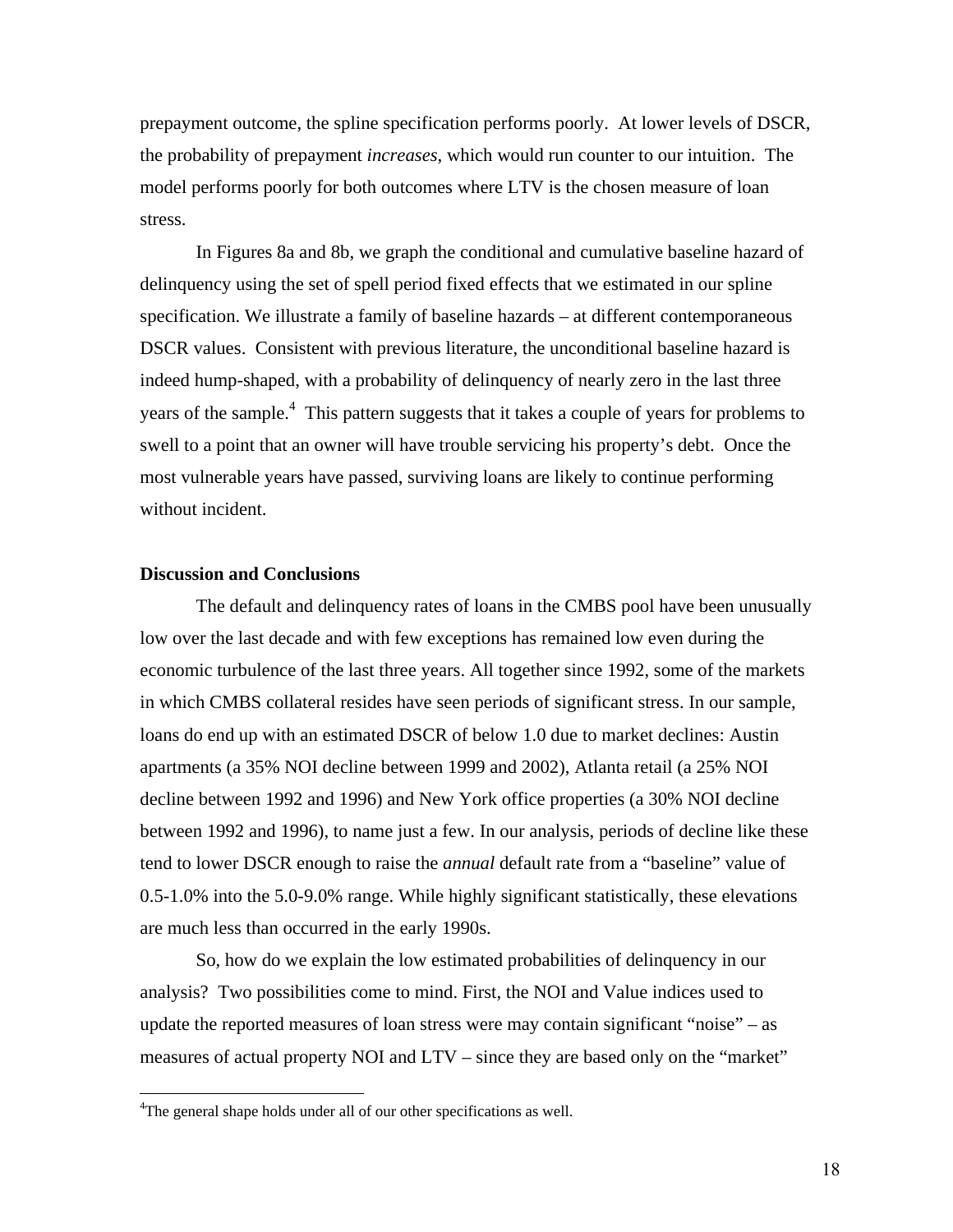forces driving the changes in a loan's collateral. Furthermore, the market level considered is the property's MSA – not a particular submarket or location. Each loan's collateral is subjected to these market wide shocks only to the extent a "rising tide raises all boats". In addition, collateral will be subject to property-specific shocks that are not necessarily related to market changes: a major tenant's leave, a building's need of significant repairs, etc. If such idiosyncratic shocks are more important than market-based changes in determining default, then the use of a purely market-based adjustment index will introduce a significant amount of measurement error. It may be the case that our model is simply straying too far "out of sample," and that loans with true DSCR significantly below 1.0 *do* default almost every time – it is simply the case that the properties in our sample have not experienced the occasionally severe market-level shocks exhibited by our constructed indices.

The second explanation for our result is that some of the theoretical ideas advanced in favor of "gentle" default are in fact true. Data from the early 1990's suggest that property values declined dramatically along with income streams. In the case of a "hundred year flood", lenders have little option but to foreclose. Borrowers, as well, find that traditional methods of avoiding foreclosure, such as cross-collateralized income, do not work, since all collateral is experiencing stress. Kiyotaki and Moore (1997) have developed such arguments into a full fledged theory of credit cycles. In the CMBS pool, however, the situation over the last decade has been a bit different: stress has been more market and property type specific. Furthermore, in recent years, low interest rates have kept property values high (and LTV low) even though property incomes (and DSCR) may have declined. With stress potentially confined to more isolated areas of borrowers' portfolios, lenders (wishing to avoid the considerable costs of termination) may have extended considerable leeway, thus enabling borrowers to avoid default. Our empirical results tend to support this argument to the extent that LTV is less effective at predicting default than is DSCR.

All in all, we believe that the addition of contemporaneous loan stress, even with the shortcomings of the measures used here, represents a significant improvement over previous research. More importantly it provides an important benchmark for future

19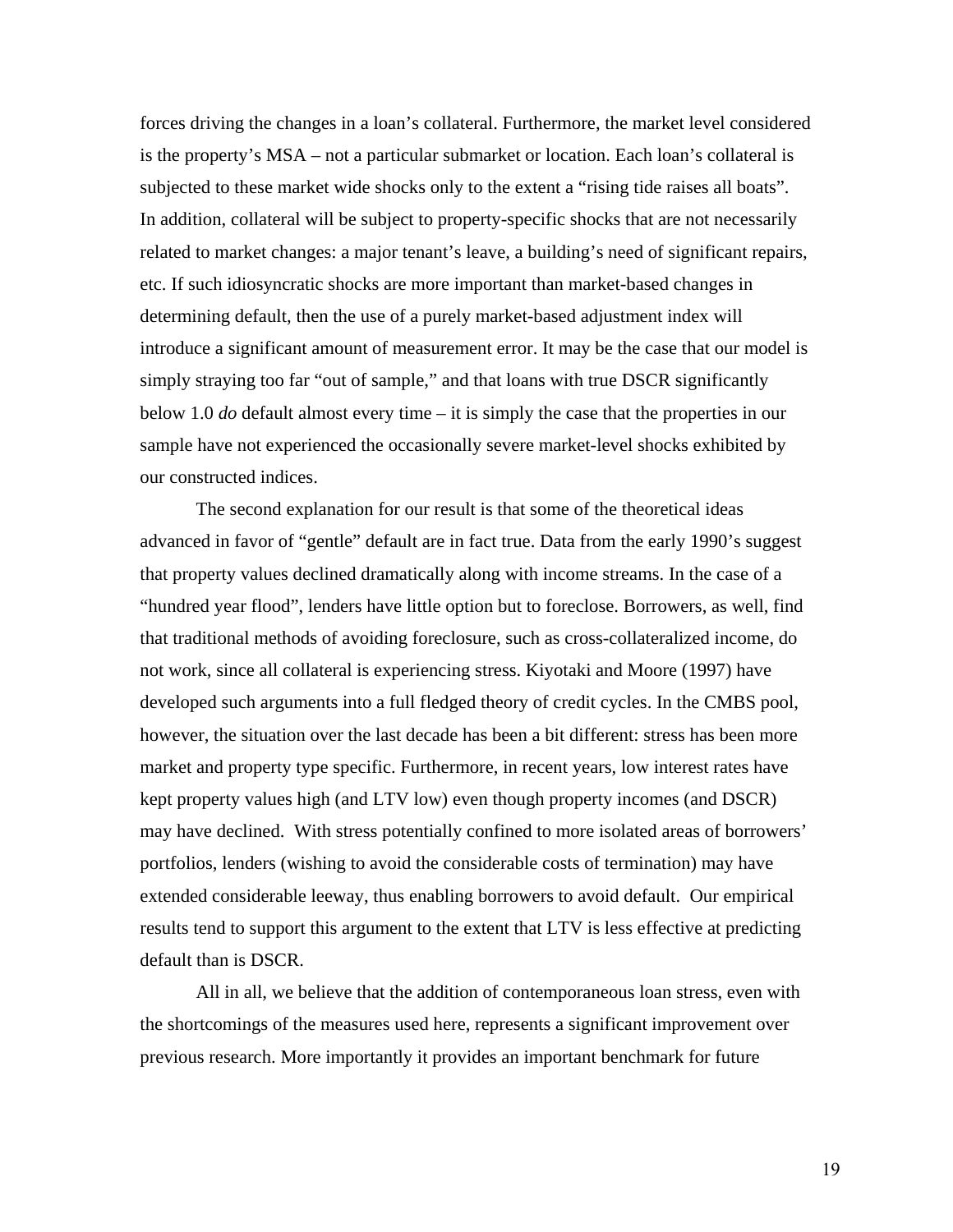research. If we are to gain a better understanding of lender-borrower *behavior* around termination events, contemporaneous measures of loan stress are essential.

*The authors are indebted to Trepp, LLC and Torto Wheaton Research for the provision of data. We would also like to thank David Geltner, Tony Ciochetti, Ray Torto, Tom Thibodeau, Timothy Riddiough, Yongheng Deng, Steve Phillips and Paul Manchester for their helpful comments. The Authors remain fully responsible for all conclusions and analysis drawn from this research.*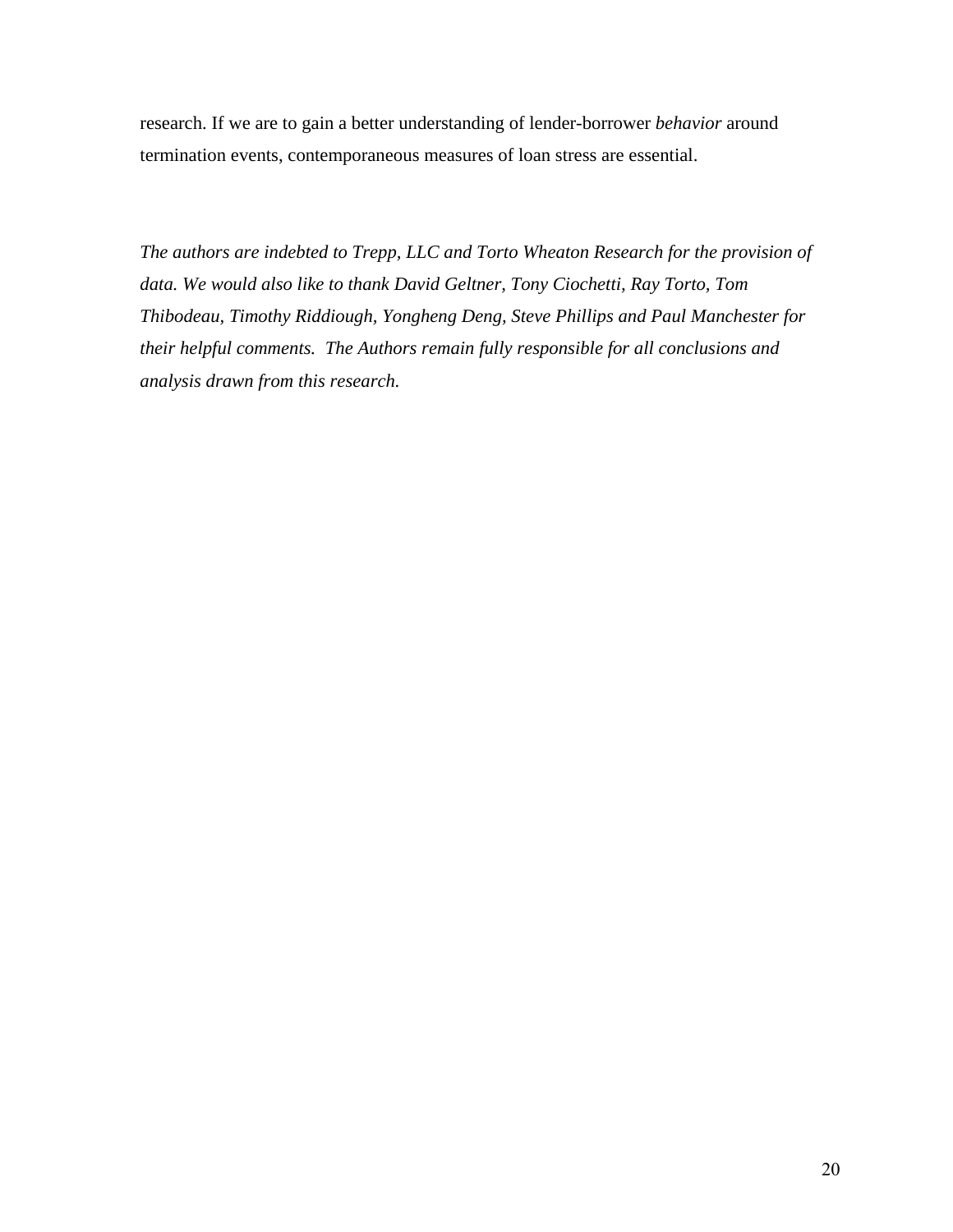# **References**

Ambrose, B.W. and A.B. Sanders. 2003. Commercial Mortgage-Backed Securities: Prepayment and Default. *Journal of Real Estate Finance and Economics* 2/3:179-196

Borsch-Supan, A. 1990. Panel Data Analysis of Housing Choices. *Regional Science and Urban Economics* 1:65-82.

Ciochetti, B. and K.A. Vandell. 1999. The Performance of Commercial Mortgages. *Real Estate Economics* 1:27-62.

Ciochetti, B., Y. Deng, B. Gao and R. Yao. 2002. The Termination of Lending Relationships through Prepayment and Default in Commercial Mortgage Markets: A Proportional Hazard Approach with Competing Risks. *Real Estate Economics* 4:595- 633.

Deng, Y., J. Quigley and R. Van Order. 2000. Mortgage Terminations, Heterogeneity, and the Exercise of Mortgage Options. *Econometrica* 2:275-307.

Esaki, H., S. L'Huereux, and M. Snyderman. 1999. Commercial Mortgage Defaults: An Update. *Real Estate Finance* 1:80-86.

Follain, J.R., and J. Ondrich. 1997. Ruthless Prepayment? Evidence from Multi-Family Mortgages. *Journal of Urban Economics* 1:78-101.

Gibson, M. 2001. Incorporating Event Risk into Value-at-Risk. Board of Governors of the Federal Reserve System Working Paper.

Han, A. and J.A. Hausman. 1990. Flexible Parametric Estimation of Duration and Competing Risk Models. *Journal of Applied Econometrics* 1:1-28.

Kau, J.B., D.C. Keenan, W.J. Muller, and J.F. Epperson. 1990. Pricing Commercial Mortgages and their Mortgage Backed Securities. *Journal of Real Estate Finance and Economics* 4:333-356.

Kau, J.B., D.C. Keenan, and T. Kim. 1994. Default Probabilities for Mortgages. *Journal of Urban Economics* 3:278-296.

Kiyotaki, N. and J. Moore. 1997. Credit Cycles. *Journal of Political Economy*. 2:211- 248.

Lekkas, V., J.M. Quigley and R. Van Order. 1993. Loan Loss Severity and Optimal Mortgage Default. *Real Estate Economics,* 4:353-372.

McConnell, J.J. and M. Singh. 1994. Rational Prepayments and the Valuation of Collateralized Mortgage Obligations. *Journal of Finance* 3:891-921.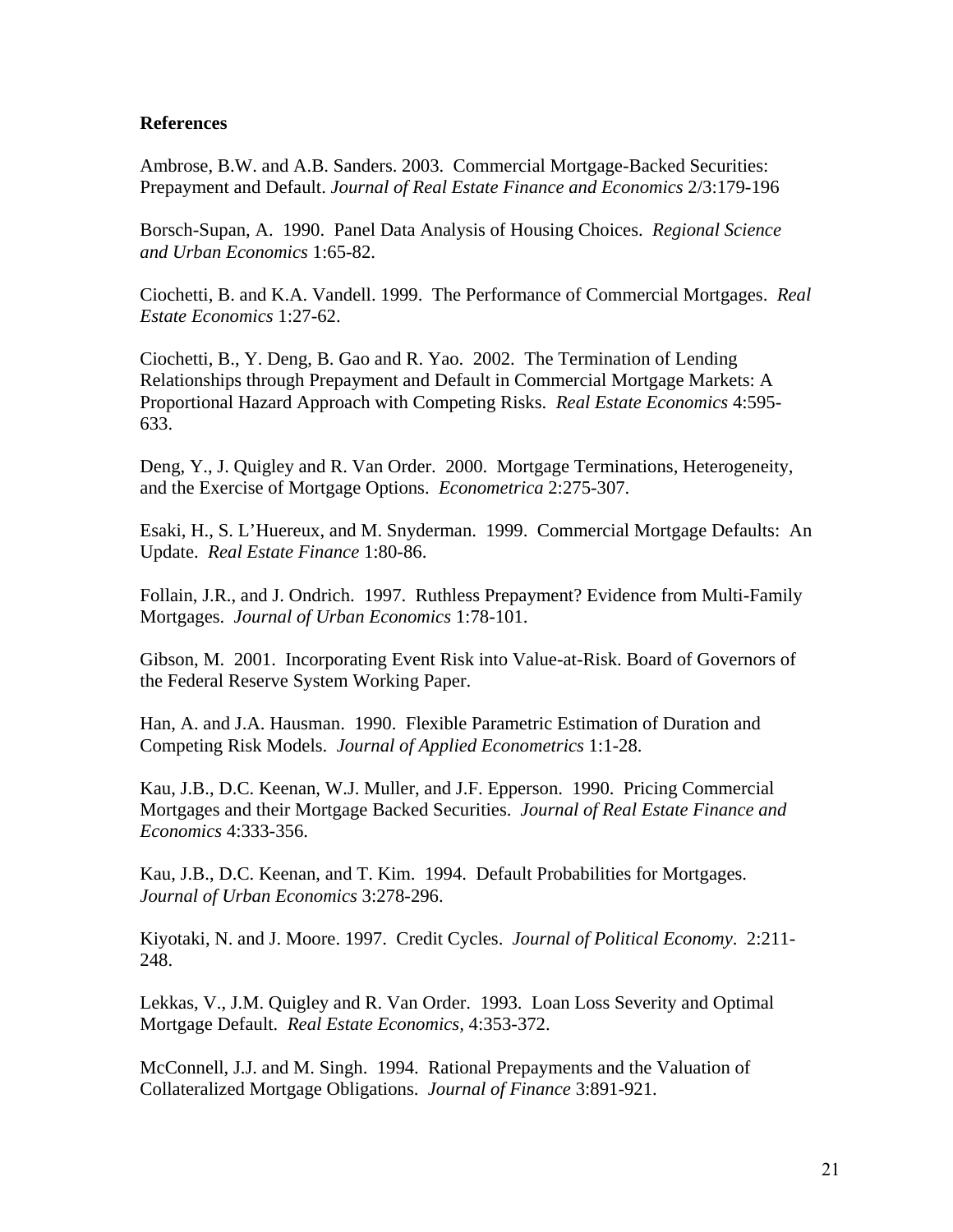Riddiough, T. J. and H.R. Thompson. 1993. Commercial Mortgage Default Pricing with Unobservable Borrower Default Costs. *Real Estate Economics* 3:256-291.

Riddiough, T. J. and S.B. Watt. 1994. Strategic Default, Workout, and Commercial Mortgage Valuation. *Real Estate Economics* 3:5-22.

Vandell, K. 1992. Predicting Commercial Mortgage Foreclosure Experience. *Real Estate Economics* 1:55-88.

Snyderman, M.P. 1991. Commercial Mortgages: Default Occurrence and Estimated Yield Impact. *Journal of Portfolio Management* 1:82-87.

Vandell, K., W. Barnes, D. Hartzell, D. Kraft, and W. Wendt. 1993. Commercial Mortgage Defaults: Proportional Hazards Estimation Using Individual Loan Histories. *Journal of the American Real Estate and Urban Economics Association* 4:451-480.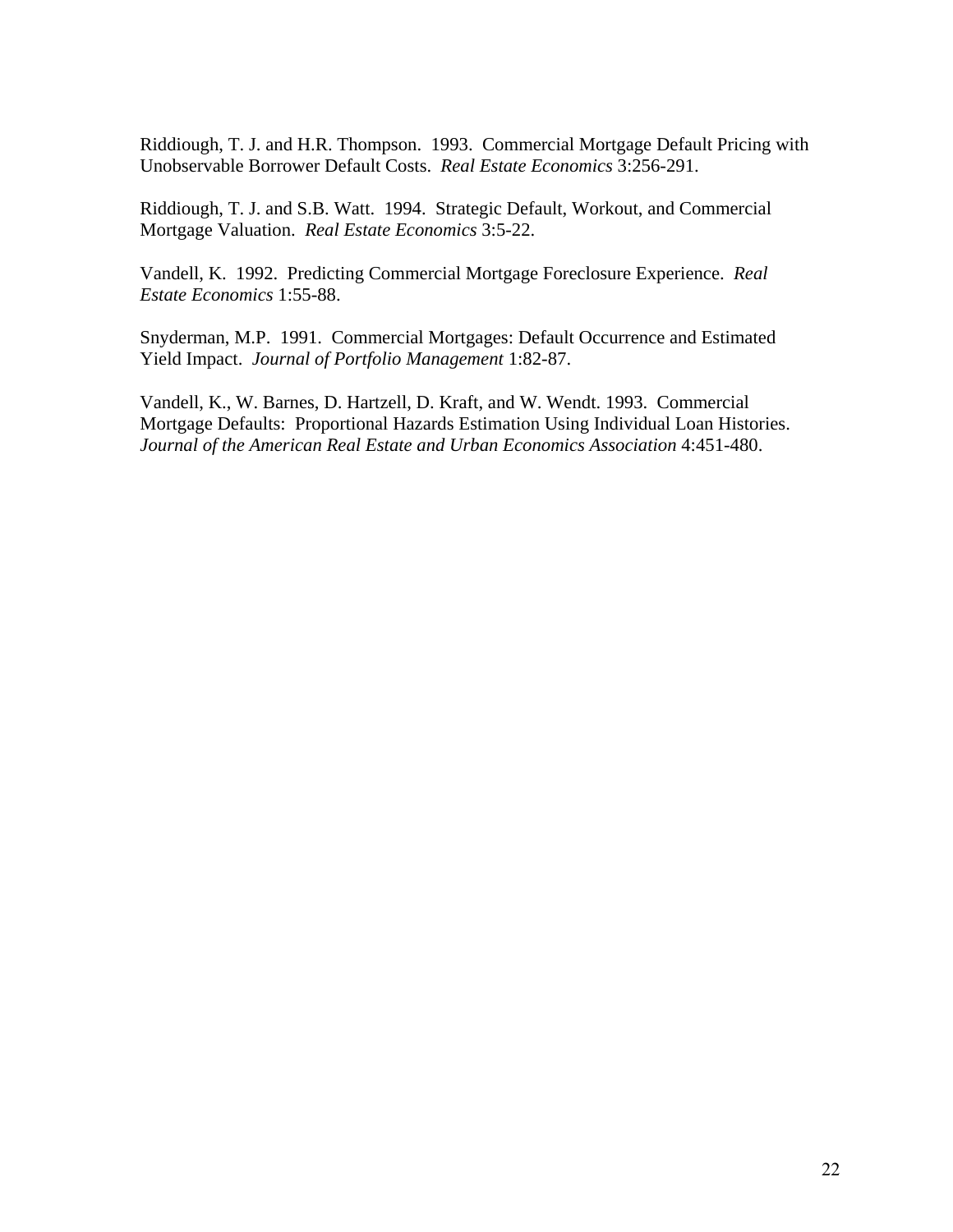|                      | (1)                    |                        | (2)                    |                     |
|----------------------|------------------------|------------------------|------------------------|---------------------|
|                      | Delinquency            | Prepayment             | Delinquency            | Prepayment          |
|                      | 60-day                 |                        | 60-day                 |                     |
| <b>Initial LTV</b>   | $1.544$ ***<br>(0.386) | $-0.532$ **<br>(0.217) |                        |                     |
| Initial LTV [.6 .8]  |                        |                        | $0.402$ ***<br>(0.128) | $-0.068$<br>(0.265) |
| Initial LTV [.8 .9]  |                        |                        | $0.794$ ***<br>(0.078) | $-0.162$<br>(0.139) |
| Initial LTV [.9 1.5] |                        |                        | $-0.037$<br>(0.515)    | $-0.068$<br>(0.059) |
| <b>LOCK</b>          | 0.163                  | $-0.609$ ***           | 0.157                  | $-0.603$ ***        |
|                      | (0.142)                | (0.069)                | (0.142)                | (0.068)             |
| <b>YIELDMAINT</b>    | 0.159                  | $-0.214$               | 0.151                  | 0.221               |
|                      | (0.104)                | (0.066)                | (0.105)                | (0.064)             |
| <b>LOCKEND</b>       | $0.526$ ***            | $1.394$ ***            | $0.517$ ***            | 1.381 ***           |
|                      | (0.167)                | (0.077)                | (0.168)                | (0.073)             |
| <b>PPOPTION</b>      | $0.169$ ***            | 0.108                  | $0.172$ ***            | $0.104$ ***         |
|                      | (0.027)                | (0.040)                | (0.027)                | (0.032)             |
| SMALL MSA            | 0.256                  | $-0.212$ ***           | 0.259                  | $-0.297$ ***        |
|                      | (0.110)                | (0.078)                | (0.110)                | (0.075)             |
| <b>ADJ RATE</b>      | $1.072$ ***            | 2.291 ***              | $1.078$ ***            | 2.338 ***           |
|                      | (0.242)                | (0.126)                | (0.243)                | (0.104)             |
| 10-YEAR YLD          | 0.102                  | $-0.586$ ***           | 0.099                  | $-0.664$ ***        |
|                      | (0.145)                | (0.085)                | (0.145)                | (0.083)             |
| 10-YEAR VOL          | $-5.612$ ***           | $-3.766$ ***           | $-5.609$ ***           | $-3.654$ ***        |
|                      | (0.801)                | (0.596)                | (0.800)                | (0.585)             |
| <b>SPREAD</b>        | 1.115                  | 4.068 ***              | 1.112                  | 4.509 ***           |
|                      | (0.834)                | (0.507)                | (0.833)                | (0.498)             |
| SPREAD VOL           | $-5.326$ ***           | $-7.360$ ***           | $-5.32$ ***            | $-8.532$ ***        |
|                      | (1.676)                | (1.001)                | (1.675)                | (0.973)             |
| Log Likelihood       | $-9807.34$             |                        | $-9805.62$             |                     |
| N                    | 88241                  |                        | 88241                  |                     |

**Table 1a**: Results, initial LTV alone, bracketed measures of initial LTV

Initial LTV (continuous measure) bounded between 0.1 and 1.5. All models estimated with spell and origination period fixed effects Robust standard errors in parentheses.

\*, \*\*, and \*\*\* represent significance at the 10%, 5%, and 1% levels, respectively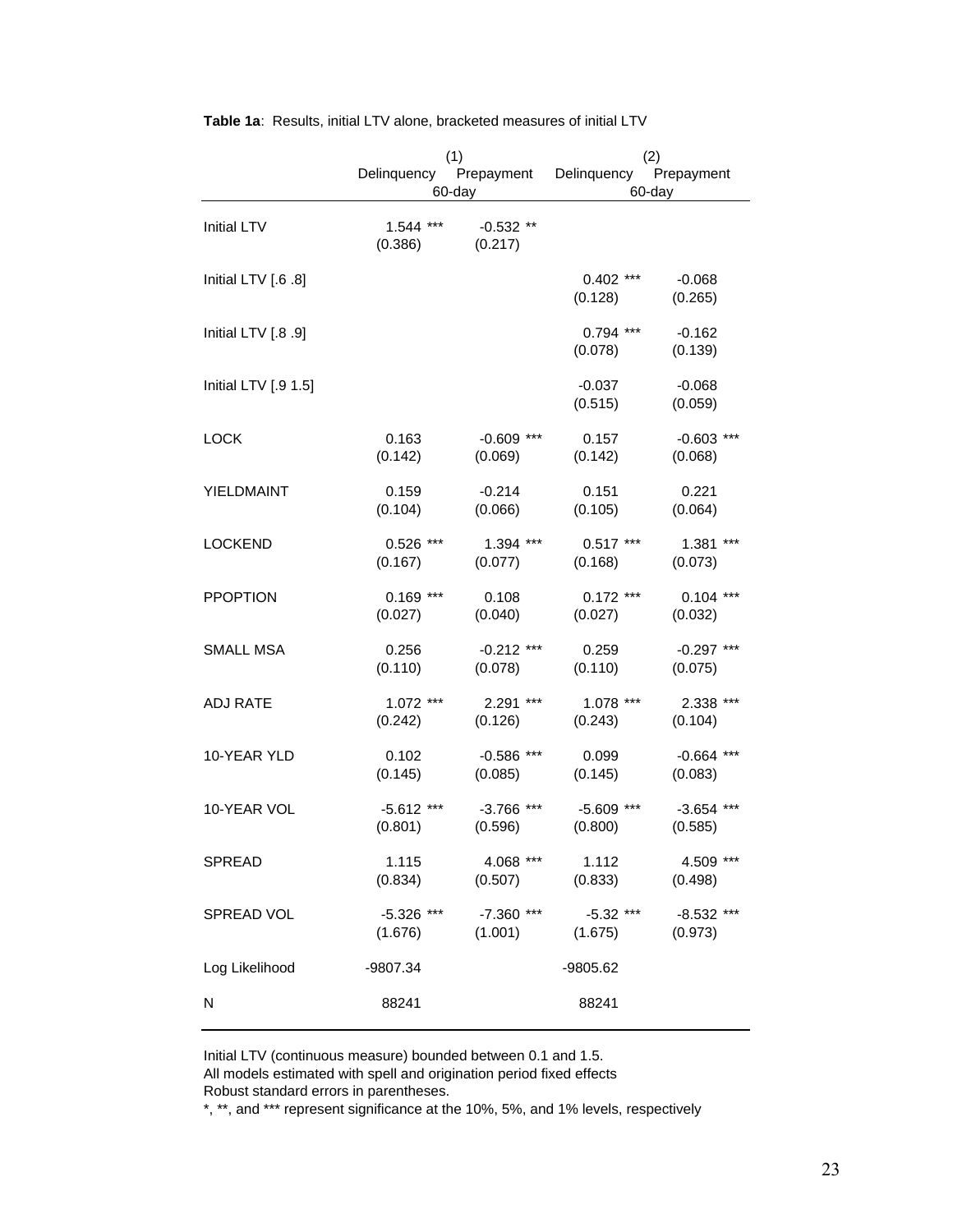|                        | (1)                     |                         | (2)                                                                        |                         |
|------------------------|-------------------------|-------------------------|----------------------------------------------------------------------------|-------------------------|
|                        | Delinquency<br>60-day   |                         | Prepayment Delinquency<br>60-day                                           | Prepayment              |
| <b>Initial DSCR</b>    | $-1.580$ ***<br>(0.183) | $0.140**$<br>(0.055)    |                                                                            |                         |
| [8. Initial DSCR [.5]  |                         |                         | 1.846 ***<br>(0.169)                                                       | $-0.483$ ***<br>(0.160) |
| Initial DSCR [.8 1.0]  |                         |                         | $1.068$ ***<br>(0.155)                                                     | $-0.522$ ***<br>(0.114) |
| Initial DSCR [1.0 1.3] |                         |                         | $0.666$ ***<br>(0.119)                                                     | $-0.024$<br>(0.066)     |
| <b>LOCK</b>            | 0.162<br>(0.159)        | $-0.568$ ***<br>(0.075) | 0.154<br>(0.159)                                                           | $-0.578$ ***<br>(0.076) |
| <b>YIELDMAINT</b>      | 0.130<br>(0.119)        | 0.155<br>(0.072)        | 0.125<br>(0.119)                                                           | 0.149<br>(0.072)        |
| <b>LOCKEND</b>         | $0.694$ ***<br>(0.179)  | $1.343$ ***<br>(0.088)  | $0.707$ ***<br>(0.179)                                                     | $1.331***$<br>(0.088)   |
| <b>PPOPTION</b>        | $0.206$ ***<br>(0.038)  | $0.133**$<br>(0.048)    | $0.204$ ***<br>(0.040)                                                     | $0.136**$<br>(0.049)    |
| <b>SMALL MSA</b>       | 0.245<br>(0.122)        | $-0.342$ ***<br>(0.082) | 0.257<br>(0.122)                                                           | $-0.353$ ***<br>(0.083) |
| 10-YEAR YLD            | 0.284<br>(0.165)        | $-1.054$ ***<br>(0.106) | 0.287<br>(0.164)                                                           | $-1.066$ ***<br>(0.107) |
| 10-YEAR VOL            | $-4.834$ ***<br>(0.914) | $-5.772$ ***<br>(0.805) | $-4.904$ ***<br>(0.915)                                                    | $-5.813$ ***<br>(0.810) |
| <b>SPREAD</b>          | 0.028                   | $5.668$ ***             | 0.055<br>$(0.949)$ $(1.161)$ $(0.946)$                                     | $5.707$ ***<br>(0.635)  |
| SPREAD VOL             |                         |                         | -3.360 ** -10.75 *** -3.420 ** -10.85 ***<br>$(1.801)$ $(1.161)$ $(1.805)$ | (1.164)                 |
| Log Likelihood         | $-7546.82$              |                         | $-7536.13$                                                                 |                         |
| N                      | 77624                   |                         | 77624                                                                      |                         |

**Table 1b**: Results, initial DSCR alone, bracketed measures of initial DSCR

Initial DSCR (continuous measure) bounded between 0.5 and 5. All models estimated with spell and origination period fixed effects Robust standard errors in parentheses.

\*, \*\*, and \*\*\* represent significance at the 10%, 5%, and 1% levels, respectively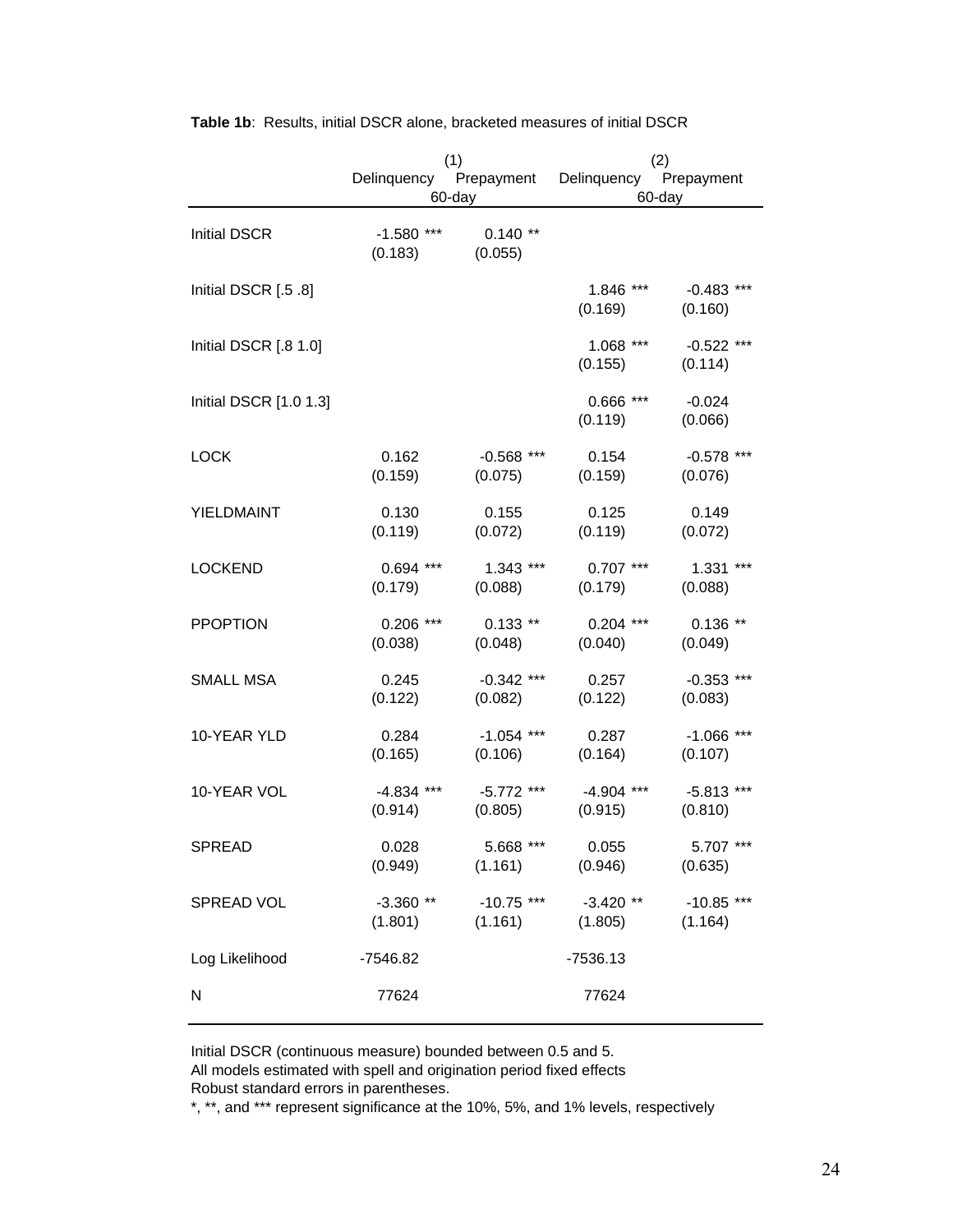|                   | (1)<br>Delinquency<br>60-day | Prepayment            | (2)<br>Delinquency<br>60-day | Prepayment              | (3)<br>Delinquency<br>60-day | Prepayment             |
|-------------------|------------------------------|-----------------------|------------------------------|-------------------------|------------------------------|------------------------|
| <b>DSCR</b>       | $-1.693$ ***<br>(0.187)      | $0.180***$<br>(0.040) |                              |                         | $-1.668$ ***<br>(0.193)      | $0.117$ ***<br>(0.046) |
| LTV               |                              |                       | $1.693$ ***<br>(0.275)       | $-0.874$ ***<br>(0.185) | 0.285<br>(0.358)             | $-0.733$<br>(0.219)    |
| <b>LOCK</b>       | 0.156                        | $-0.594$ ***          | 0.150                        | $-0.609$ ***            | 0.151                        | $-0.590$ ***           |
|                   | (0.163)                      | (0.077)               | (0.141)                      | (0.069)                 | (0.163)                      | (0.072)                |
| <b>YIELDMAINT</b> | $-0.112$                     | 0.150                 | 0.154                        | $-0.214$                | 0.116                        | $0.147**$              |
|                   | (0.125)                      | (0.074)               | (0.108)                      | (0.066)                 | (0.124)                      | (0.077)                |
| <b>LOCKEND</b>    | $0.770$ ***                  | $1.345$ ***           | $0.594$ ***                  | $1.394$ ***             | $0.762$ ***                  | $1.346$ ***            |
|                   | (0.187)                      | (0.091)               | (0.174)                      | (0.077)                 | (0.188)                      | (0.091)                |
| <b>PPOPTION</b>   | $0.198$ ***                  | $0.138**$             | $0.162$ ***                  | 0.108                   | $0.201$ ***                  | 0.134                  |
|                   | (0.044)                      | (0.050)               | (0.034)                      | (0.040)                 | (0.055)                      | (0.069)                |
| <b>SMALL MSA</b>  | 0.064                        | $-0.275$ ***          | 0.172                        | $-0.212$ ***            | 0.047                        | $-0.226$ ***           |
|                   | (0.127)                      | (0.085)               | (0.116)                      | (0.078)                 | (0.129)                      | (0.085)                |
| <b>ADJ RATE</b>   |                              |                       | $0.969$ ***<br>(0.252)       | 2.291 ***<br>(0.126)    |                              |                        |
| 10-YEAR YLD       | 0.210                        | $-0.293$ ***          | $-0.070$                     | $-0.586$ ***            | 0.203                        | $-0.961$ ***           |
|                   | (0.165)                      | (0.085)               | (0.148)                      | (0.085)                 | (0.165)                      | (0.111)                |
| 10-YEAR VOL       | $-4.552$ ***                 | $-5.847$ ***          | $-5.381$ ***                 | $-3.766$ ***            | $-4.547$ ***                 | $-5.918$ ***           |
|                   | (0.881)                      | (0.822)               | (0.784)                      | (0.596)                 | (0.882)                      | (0.826)                |
| <b>SPREAD</b>     | 0.104                        | $5.152$ ***           | 1.110                        | 4.068 ***               | 0.114                        | $5.157$ ***            |
|                   | (0.970)                      | (0.650)               | (0.860)                      | (0.507)                 | (0.972)                      | (0.654)                |
| <b>SPREAD VOL</b> | $-3.826$ **                  | $-9.267$ ***          | $-5.324$ ***                 | $-7.360$ ***            | $-3.861$ **                  | $-9.324$ ***           |
|                   | (1.903)                      | (1.211)               | (1.775)                      | (1.001)                 | (1.908)                      | (1.211)                |
| Log Likelihood    | $-7061.94$                   |                       | $-9428.06$                   |                         | $-7052.92$                   |                        |
| N                 | 77624                        |                       | 84326                        |                         | 77553                        |                        |

**Table 2**: Results, competing risks model with contemporaneous measures of loan stress

Initial LTV bounded between 0.1 and 1.5; Initial DSCR bounded between 0.5 and 5. All models estimated with spell and origination period fixed effects

Robust standard errors in parentheses.

\*, \*\*, and \*\*\* represent significance at the 10%, 5%, and 1% levels, respectively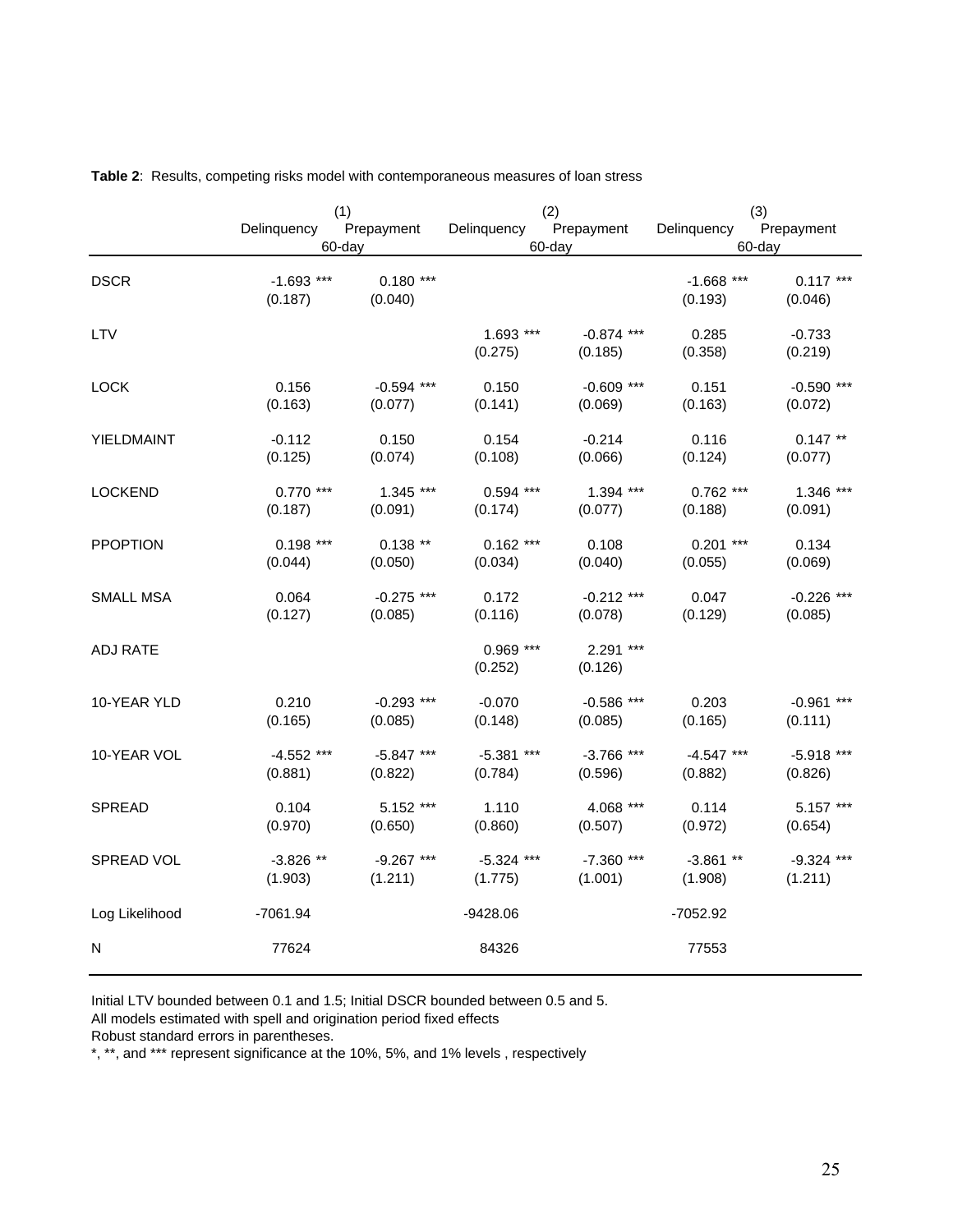**Table 3a**: Bracketed measures of contemporaneous LTV

|                | Delinquency             | Prepayment<br>60-day    |
|----------------|-------------------------|-------------------------|
| LTV [.6 .8]    | $0.828$ ***<br>(0.627)  | $-0.124$<br>(0.088)     |
| LTV [.8 .9]    | $-0.242$ ***<br>(0.053) | $-0.262$ ***<br>(0.043) |
| LTV [.9 1.5]   | $-0.083$ **<br>(0.039)  | 0.018<br>(0.026)        |
| Log Likelihood | $-8920.72$              |                         |
| Ν              | 84326                   |                         |

**Table 3b**: Bracketed measures of contemporaneous DSCR

|                   | Delinquency            | Prepayment<br>60-day         |
|-------------------|------------------------|------------------------------|
| <b>DSCR [0.8]</b> | $0.838$ ***<br>(0.079) | $-0.136$<br>(0.133)          |
| DSCR [.8 1.0]     | $0.265$ ***<br>(0.055) | $***$<br>$-0.253$<br>(0.046) |
| DSCR [1.0 1.3]    | $0.134$ ***<br>(0.042) | $-0.009$<br>(0.029)          |
| Log Likelihood    | $-6914.3$              |                              |
| N                 | 77624                  |                              |

Initial LTV (continuous measure) bounded between 0.1 and 1.5.

Initial DSCR bounded between 0.5 and 5.

All models estimated with spell period fixed effects

Robust standard errors in parentheses.

\*, \*\*, and \*\*\* represent significance at the 10%, 5%, and 1% levels, respectively Additional regressors identical to those in Table 1a and b.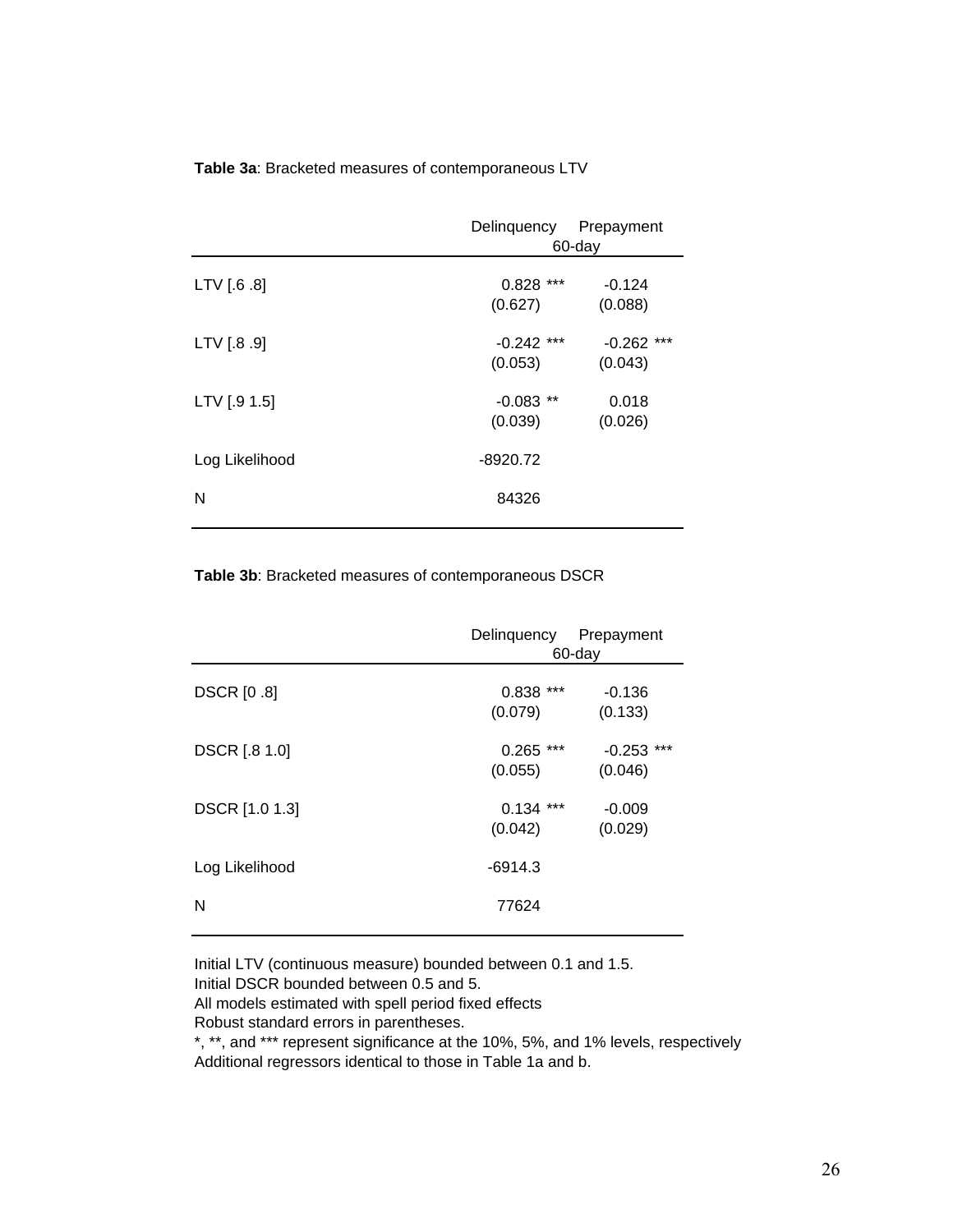|                        | 60-day<br>Delinquency | (1)<br>Prepayment      | Delinquency           | Prepayment<br>60-day<br>$\widehat{\infty}$ | Delinquency           | Prepayment<br>60-day<br>$\widehat{\mathcal{C}}$ | $60 - day$<br>$\widehat{\mathcal{F}}$<br>Delinquency | Prepayment             |
|------------------------|-----------------------|------------------------|-----------------------|--------------------------------------------|-----------------------|-------------------------------------------------|------------------------------------------------------|------------------------|
| Initial LTV            | $1.271***$<br>(0.261) | $-0.325$<br>(0.233)    |                       |                                            |                       |                                                 | $1.333***$<br>(0.435)                                | $-0.031$ **<br>(0.143) |
| Initial LTV $[.9 1.5]$ |                       |                        | $-0.059$<br>$(0.516)$ | $-0.305$ ***<br>(0.124)                    | $-0.013$<br>(0.542)   | (6.350)                                         |                                                      |                        |
| Initial $LTV$ [.8.9]   |                       |                        | $0.739***$<br>(0.212) | $-0.085$<br>$(0.145)$                      | $0.779***$<br>(0.227) | $-0.012$<br>(0.182)                             |                                                      |                        |
| Initial LTV [.6.8]     |                       |                        | $0.371***$<br>(0.131) | $-0.028$<br>(0.064)                        | $0.400***$<br>(0.153) | $-0.121$<br>(0.087)                             |                                                      |                        |
| Change in LTV          | $1.283***$<br>(0.401) | $-0.555***$<br>(0.123) | $1.285***$<br>(0.260) | $-0.566***$<br>(0.124)                     | $1.111**$<br>(0.479)  | $-0.388$ *<br>(0.211)                           | 0.932<br>(1.180)                                     | $-0.41$<br>(0.246)     |
| Change x Initial 1     |                       |                        |                       |                                            | $-0.823$<br>(1.395)   | 1.322<br>(0.887)                                |                                                      |                        |
| Change x Initial 2     |                       |                        |                       |                                            | 0.397<br>(0.748)      | 0.422<br>(0.630)                                |                                                      |                        |
| Change x Initial 3     |                       |                        |                       |                                            | 0.214<br>(0.554)      | $-0.316$<br>(0.240)                             |                                                      |                        |
| Change x Initial       |                       |                        |                       |                                            |                       |                                                 | 0.527<br>(1.776)                                     | 0.266<br>(0.369)       |
| Log Likelihood         | -9244.97              |                        | $-9245.81$            |                                            | $-9241.88$            |                                                 | $-9244.43$                                           |                        |
| z                      | 84326                 |                        | 84430                 |                                            | 84430                 |                                                 | 84326                                                |                        |
|                        |                       |                        |                       |                                            |                       |                                                 |                                                      |                        |

Table 4a: Results, competing risks model with initial LTV, change in LTV, and interactions **Table 4a**: Results, competing risks model with initial LTV, change in LTV, and interactions

Initial LTV bounded between .1 and 1.5.

All models estimated with spell and origination period fixed effects

Robust standard errors in parentheses.

Initial LTV bounded between .1 and 1.5.<br>All models estimated with spell and origination period fixed effects<br>Robust standard errors in parentheses.<br>\*, \*\*, and \*\*\* represent significance at the 10%, 5%, and 1% levels , resp \*, \*\*, and \*\*\* represent significance at the 10%, 5%, and 1% levels , respectively

Additional regressors identical to those in Table 1a and b.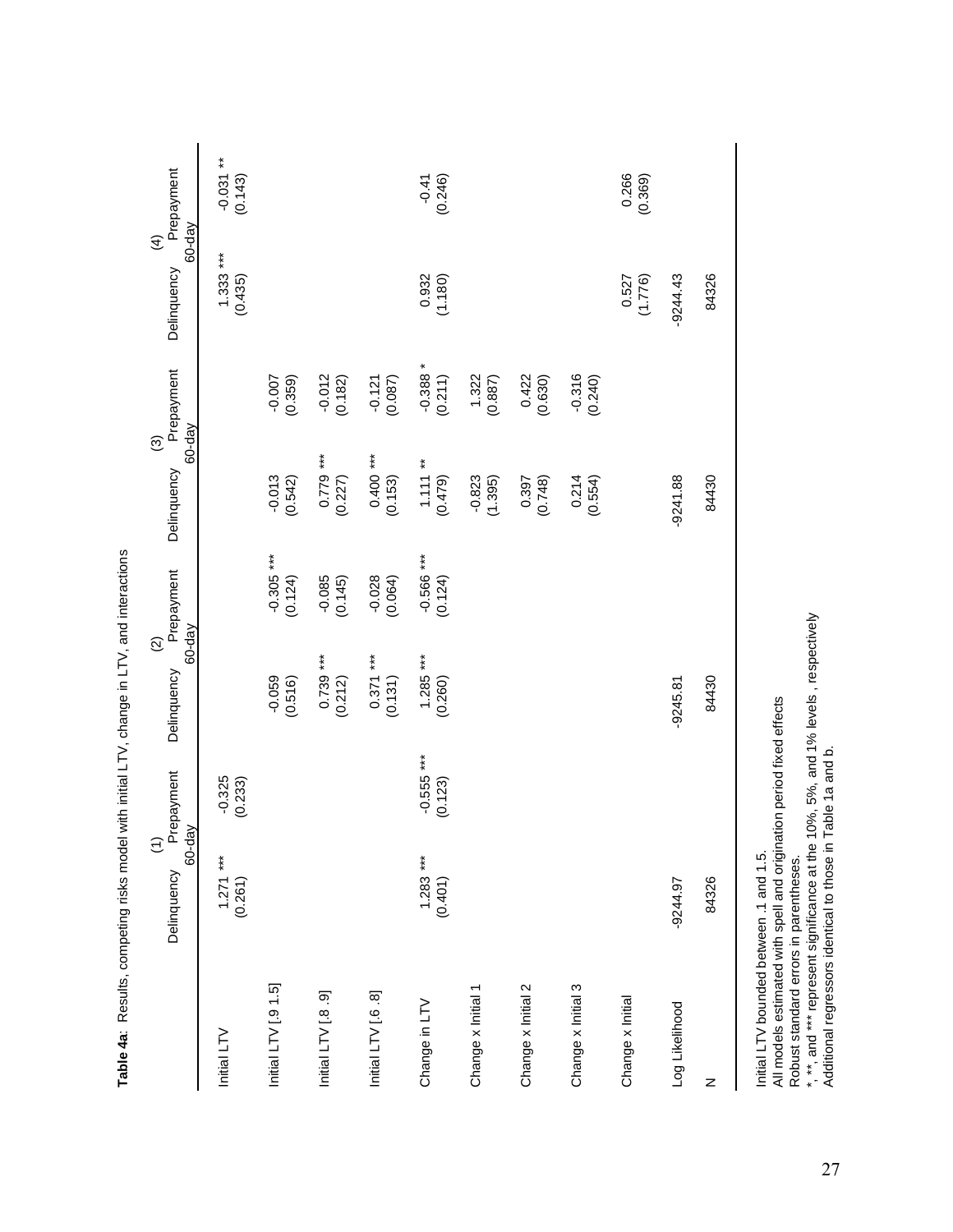|                       | $60 - day$<br>Delinquency | (1)<br>Prepayment        | Delinquency             | Prepayment<br>60-day<br>$\widehat{\infty}$ | 60-day<br>$\odot$<br>Delinquency | Prepayment              | Delinquency             | Prepayment<br>$60 - day$<br>$\widehat{f}$ |            |
|-----------------------|---------------------------|--------------------------|-------------------------|--------------------------------------------|----------------------------------|-------------------------|-------------------------|-------------------------------------------|------------|
| Initial DSCR          | $-1.908$ ***<br>(0.203)   | $0.183***$<br>(0.058)    |                         |                                            |                                  |                         | $-2.050***$<br>(0.173)  | (0.058)                                   |            |
| Initial DSCR [0.8]    |                           |                          | $2.340***$<br>(0.159)   | $-0.635$ ***<br>(0.160)                    | $2.631***$<br>(0.171)            | $-0.211$<br>(0.250)     |                         |                                           |            |
| Initial DSCR [.8 1.0] |                           |                          | $1.387***$<br>(0.167)   | $-0.577$ ***<br>(0.119)                    | $1.617***$<br>(0.200)            | $-0.556$ ***<br>(0.202) |                         |                                           |            |
| Initial DSCR [1.01.3] |                           |                          | $0.880***$<br>(0.128)   | $-0.032$<br>(0.068)                        | $1.010***$<br>(0.152)            | $-0.135$ **<br>(0.104)  |                         |                                           |            |
| Change in DSCR        | $-2.726$ ***<br>(0.398)   | $0.661$ ***<br>$(0.151)$ | $-2.423$ ***<br>(0.347) | $0.777***$<br>(0.153)                      | $-0.723$<br>(0.567)              | $0.757***$<br>(0.193)   | $-3.702$ ***<br>(1.003) | $-0.131$<br>(0.341)                       |            |
| Change x Initial 1    |                           |                          |                         |                                            | $-3.180$ ***<br>(0.846)          | $-1.008$ *<br>(0.542)   |                         |                                           |            |
| Change x Initial 2    |                           |                          |                         |                                            | $-2.618$ ***<br>(1.015)          | $-0.056$<br>(0.499)     |                         |                                           |            |
| Change x Initial 3    |                           |                          |                         |                                            | $*$ 076.1-<br>(0.949)            | 0.394<br>(0.325)        |                         |                                           |            |
| Change x Initial      |                           |                          |                         |                                            |                                  |                         | 0.953<br>(0.839)        | (0.218)                                   | $0.563***$ |
| Log Likelihood        | $-7052.58$                |                          | $-7168.1$               |                                            | $-7157.65$                       |                         | $-7175.33$              |                                           |            |
| z                     | 77624                     |                          | 78221                   |                                            | 78221                            |                         | 78221                   |                                           |            |
|                       |                           |                          |                         |                                            |                                  |                         |                         |                                           |            |

Table 4b: Results, competing risks model with initial DSCR, change in DSCR, contemporary DSCR and interactions **Table 4b**: Results, competing risks model with initial DSCR, change in DSCR, contemporary DSCR and interactions

Initial DSCR (continuous measure) bounded between 0.5 and 5.

All models estimated with spell and origination period fixed effects

Robust standard errors in parentheses.

Initial DSCR (continuous measure) bounded between 0.5 and 5.<br>All models estimated with spell and origination period fixed effects<br>Robust standard errors in parentheses.<br>\*, \*\*, and \*\*\* represent significance at the 10%, 5%, \*, \*\*, and \*\*\* represent significance at the 10%, 5%, and 1% levels , respectively

Additional regressors identical to those in Table 1a and b.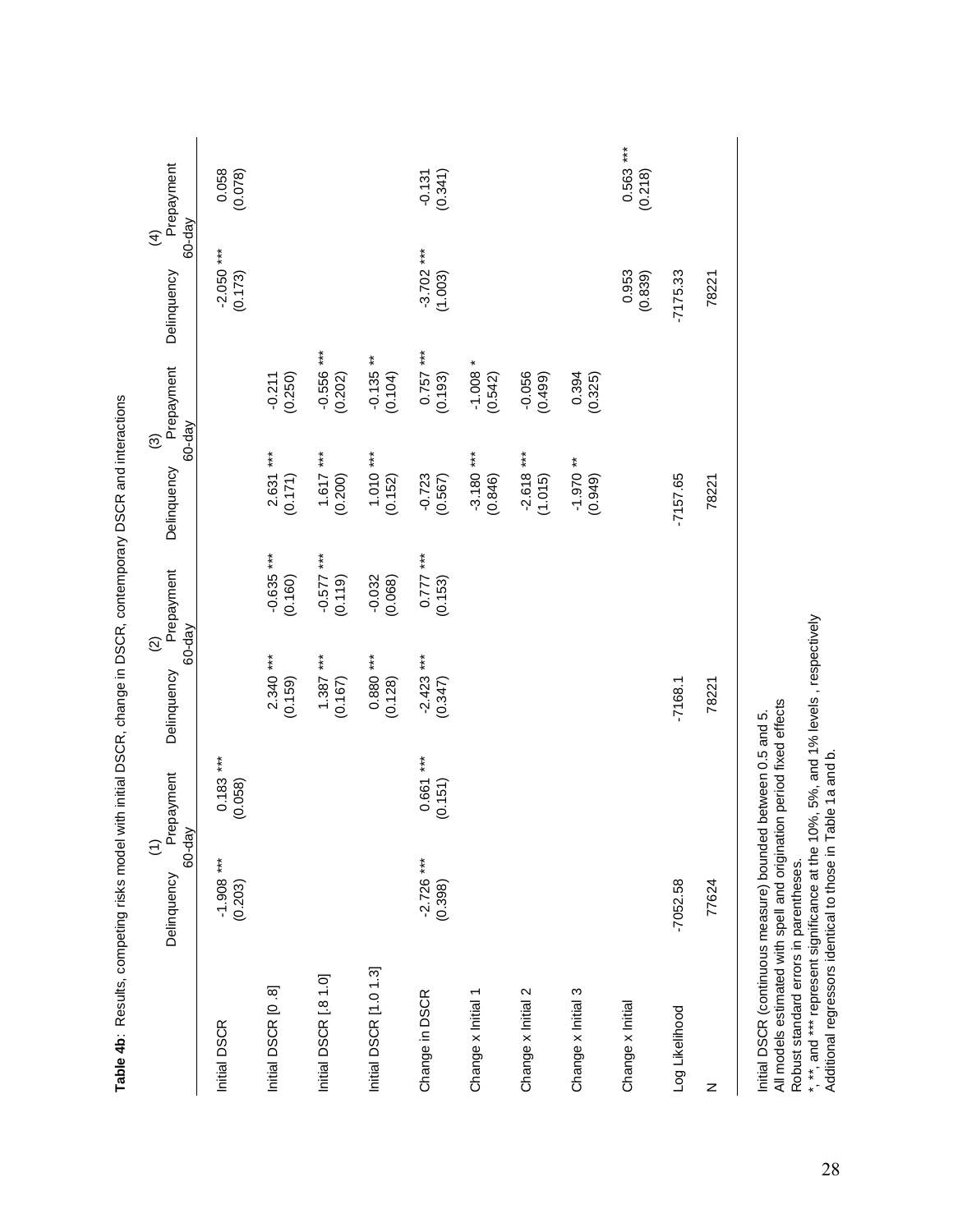### **Table 5**

Spec. test, competing risks model with spline for contemporary DSCR < 1

|                          | Delinquency             | Prepayment<br>60-day   |
|--------------------------|-------------------------|------------------------|
| <b>DSCR</b>              | $-1.412$ ***<br>(0.180) | $0.176$ ***<br>(0.042) |
| Spline knot <sup>a</sup> | $-1.857$ ***<br>(0.454) | $-0.427$ *<br>(0.224)  |
| Log Likelihood           | $-7124.8$               |                        |
| N                        | 77995                   |                        |

Initial DSCR bounded between 0.3 and 5 Model estimated with spell period fixed effects

Robust standard errors in parentheses.

\*, \*\*, and \*\*\* represent significance at the 10%, 5%, and 1% levels, respectively Additional regressors identical to those in Table 1a and b.

 $a$  defined by DSCR<sup>\*</sup>I(DSCR < 1) - I(DSCR < 1)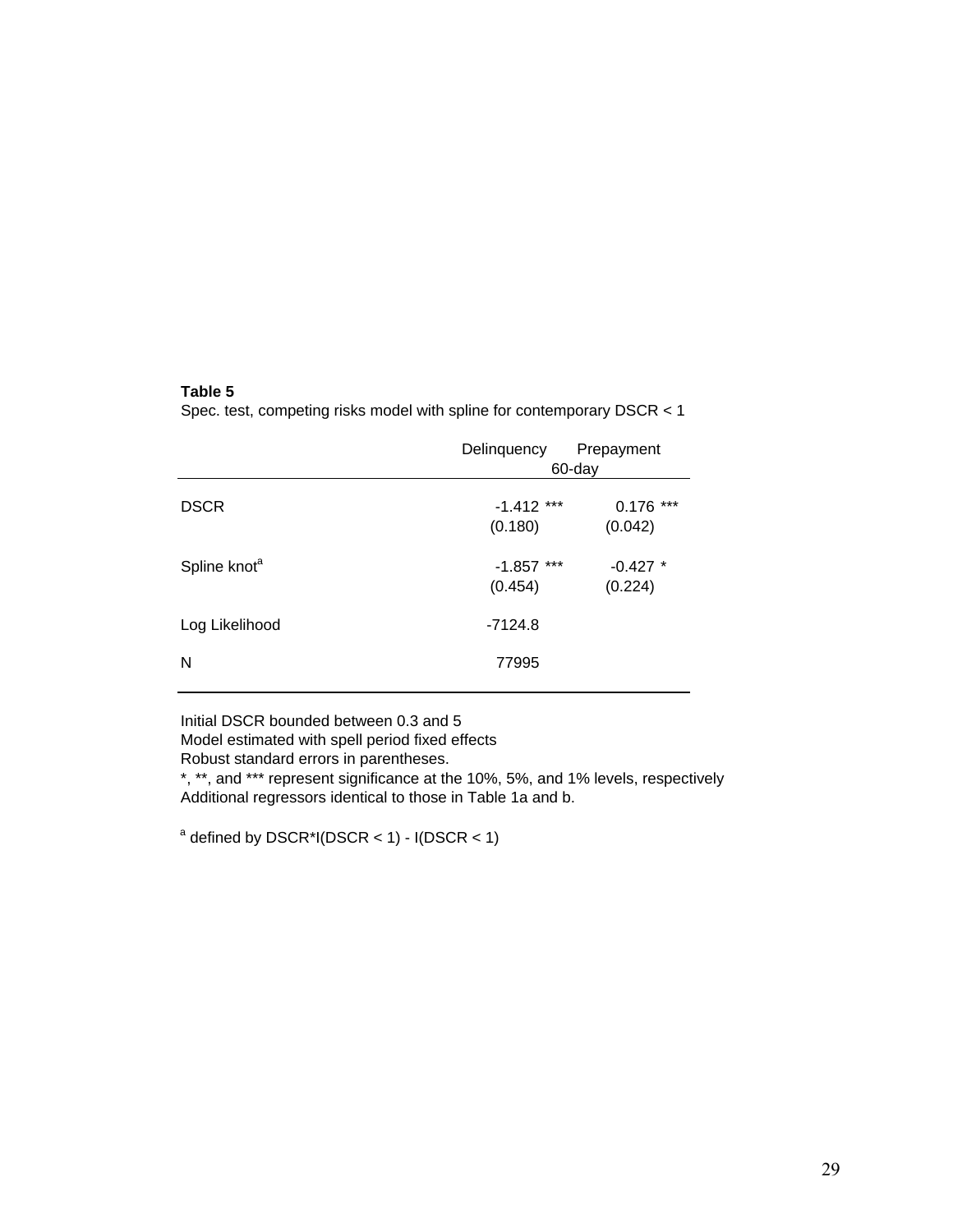









**NOI: Boston Industrial Properties**

NOI: Boston Industrial Properties





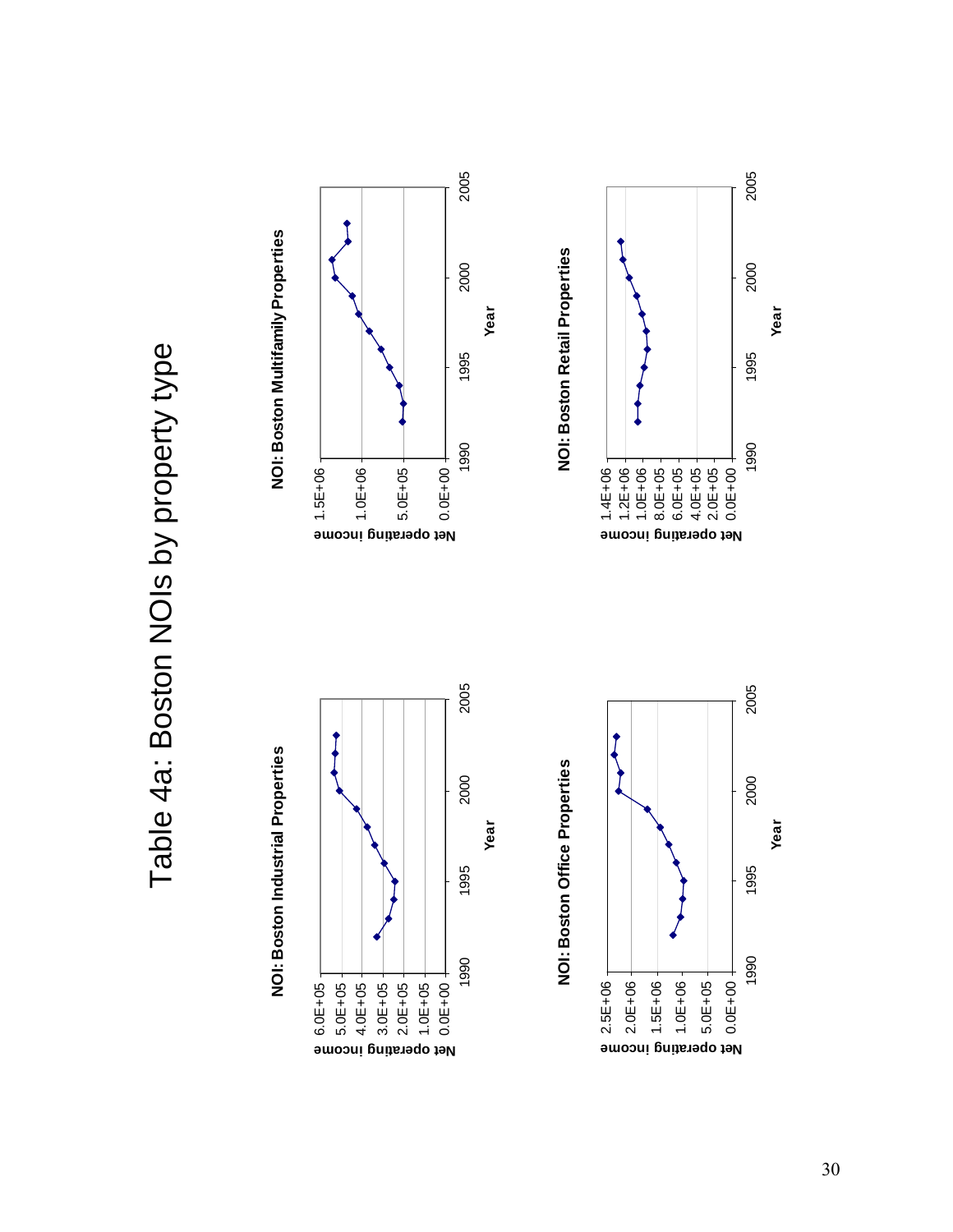









**Value: Boston Industrial Properties**

Value: Boston Industrial Properties





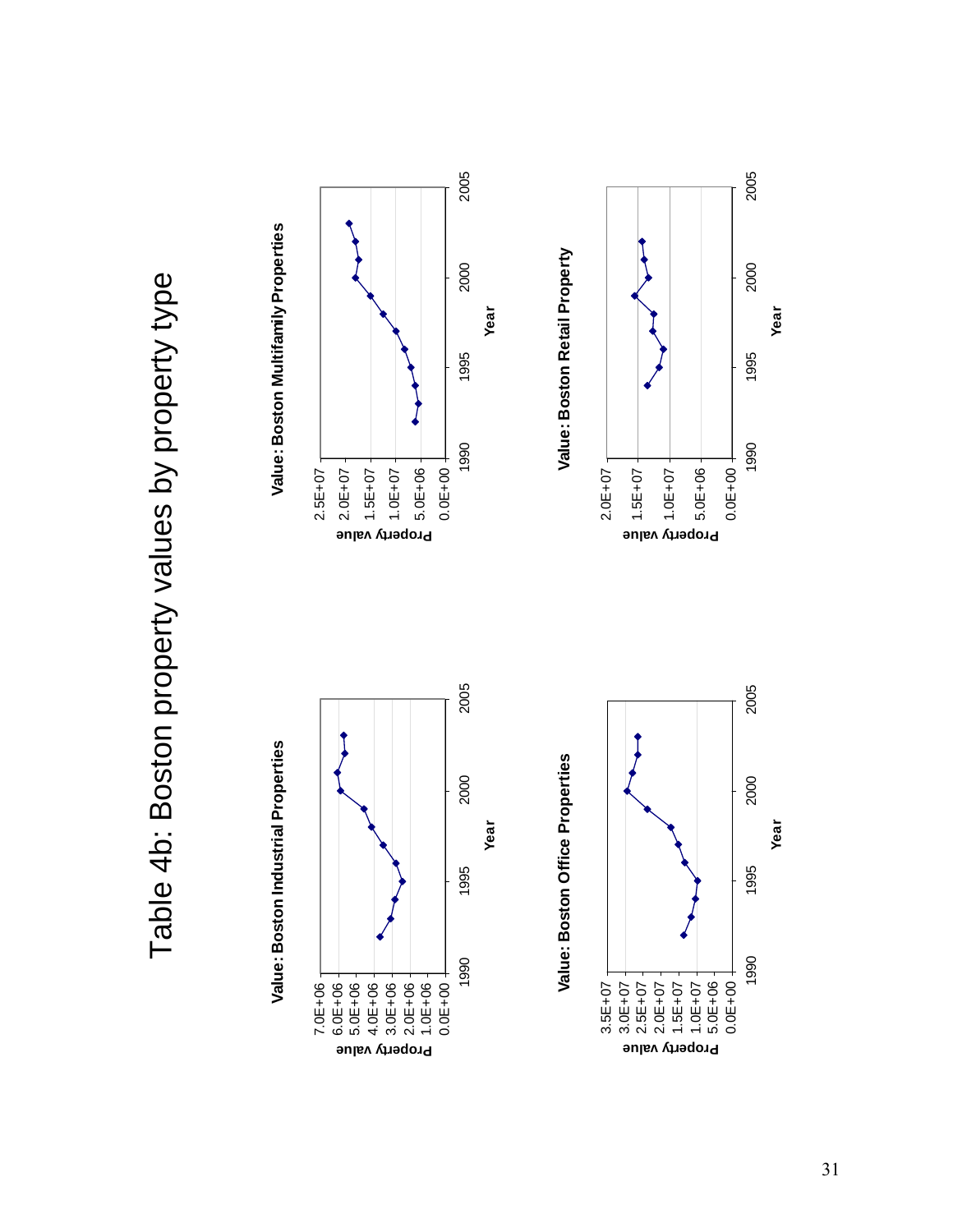



မာ

4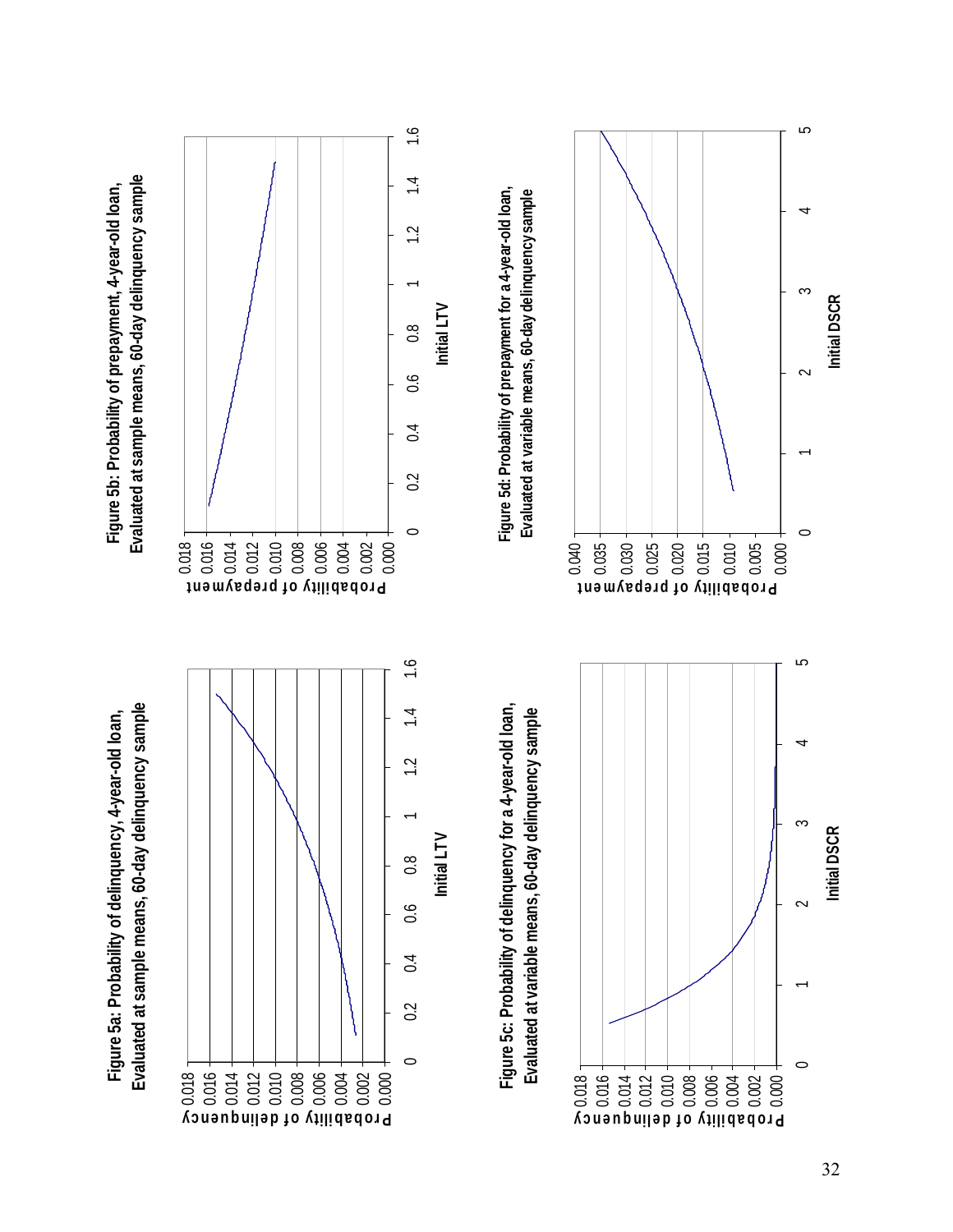

33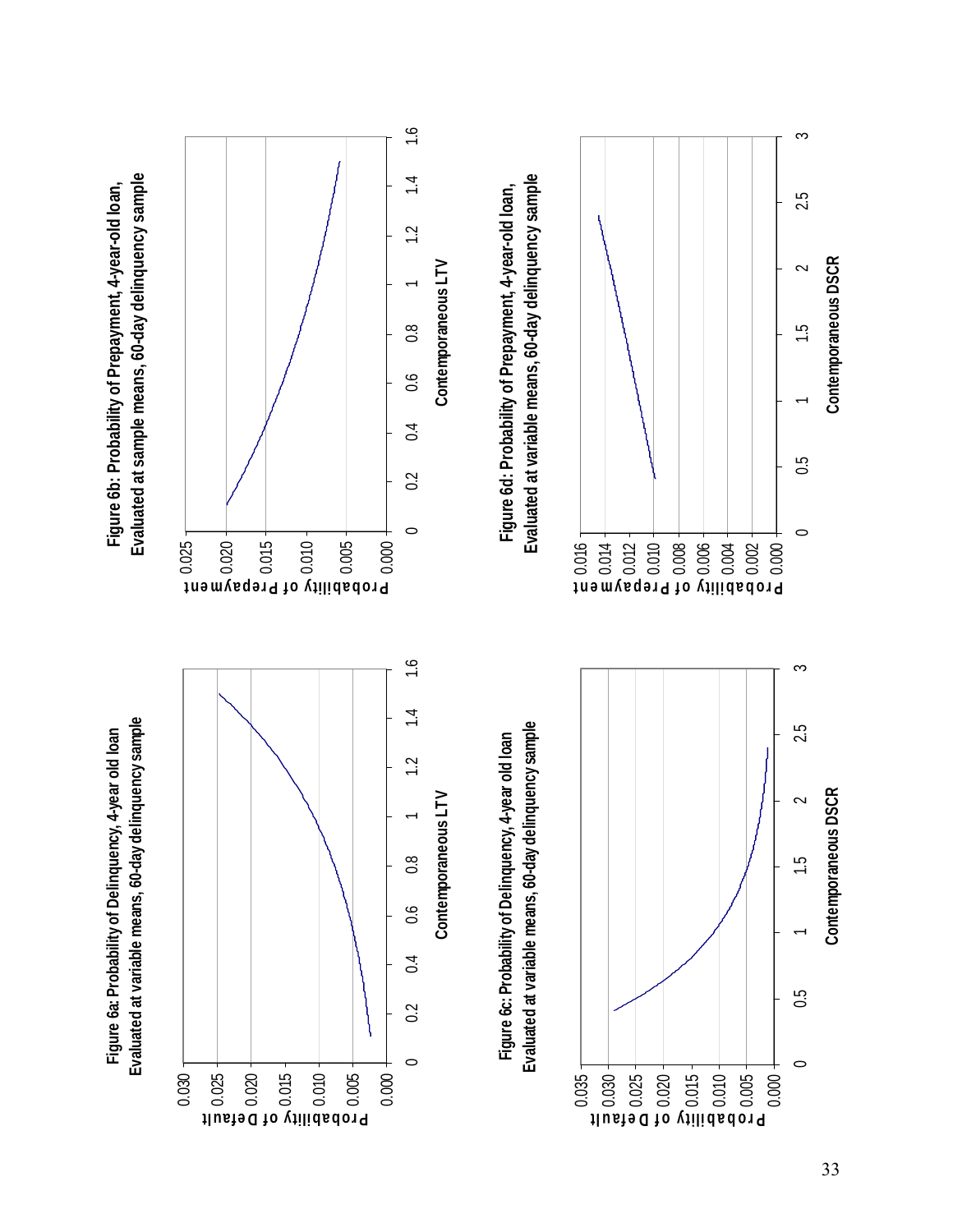Spline with Contemporaneous DSCR over/under 1 **Spline with Contemporaneous DSCR over/under 1** Figure 7: Probability of Delinquency, **Figure 7: Probability of Delinquency,**  60-day sample, 3-year-old loan **60-day sample, 3-year-old loan**